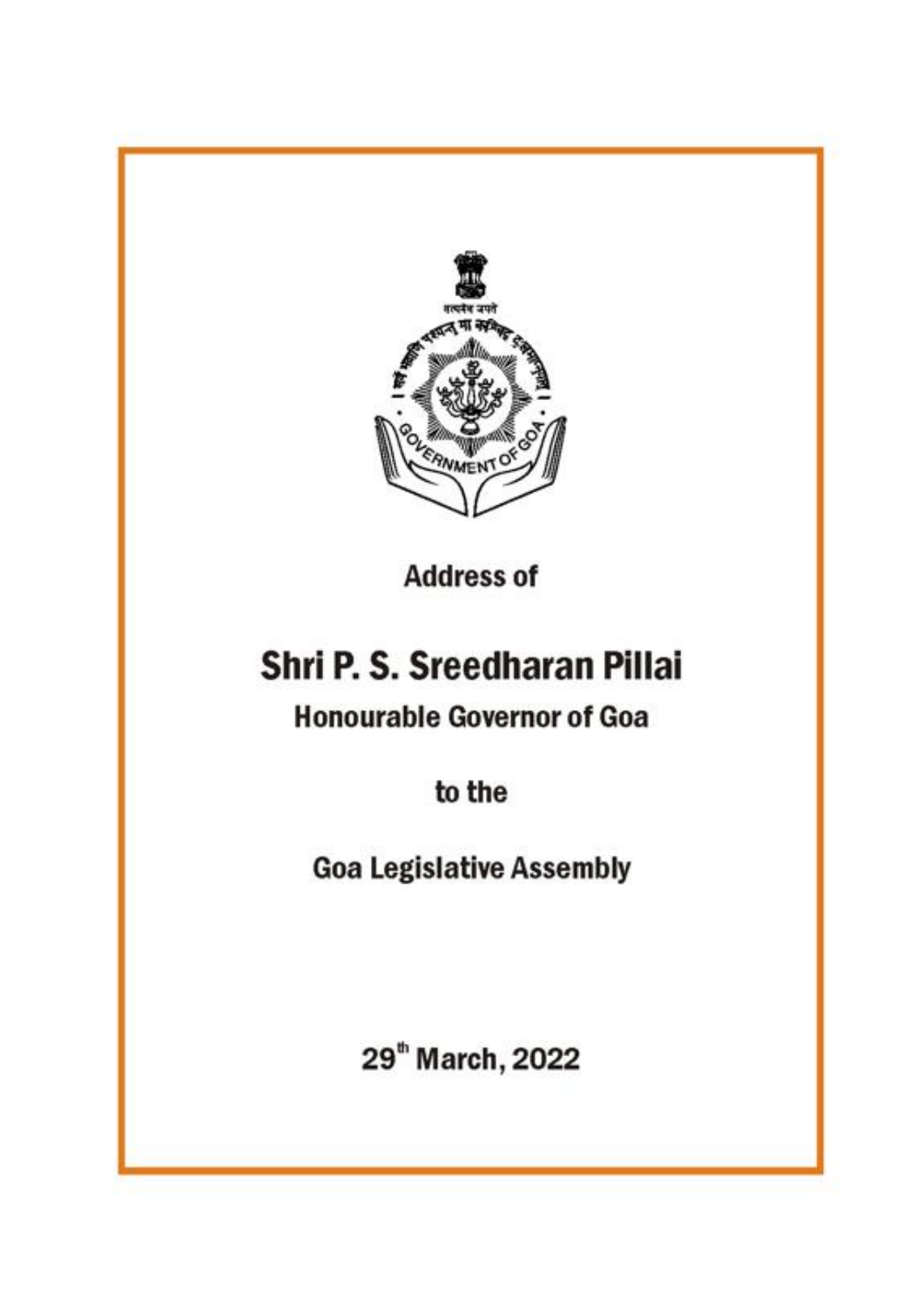## **श ु भंकरोति कल्याणंआरोग्यंधनसंऩदा I**

## **शत्रब ु ु द्धि-द्धिनाशाय दीऩज्योिी नमोऽस्िुिेI**

### **Mr. Speaker and Honourable Members of the Legislative Assembly**

It is my great privilege to welcome all newly elected members of the Goa Legislative Assembly to the first session of this August House for the year 2022 and also my first address. I must congratulate all the Hon"ble Members for their success in recent elections.

2. I express my satisfaction at the peaceful manner in which recent elections to the Goa Legislative Assembly were held. I must congratulate the people of the State for their political maturity and also all political parties for their cooperation in the smooth conduct of recent elections.

3. I would also like to take this opportunity to appreciate all officers and officials of the State for free, fair, transparent and smooth conduct of Assembly Elections 2022 in the State, during the third wave of COVID-19 pandemic by taking all precautionary measures as per advisories issued by the Ministry of Home Affairs from time to time.

4. I am happy to say that the State has successfully controlled the spread of second wave and third wave of the COVID-19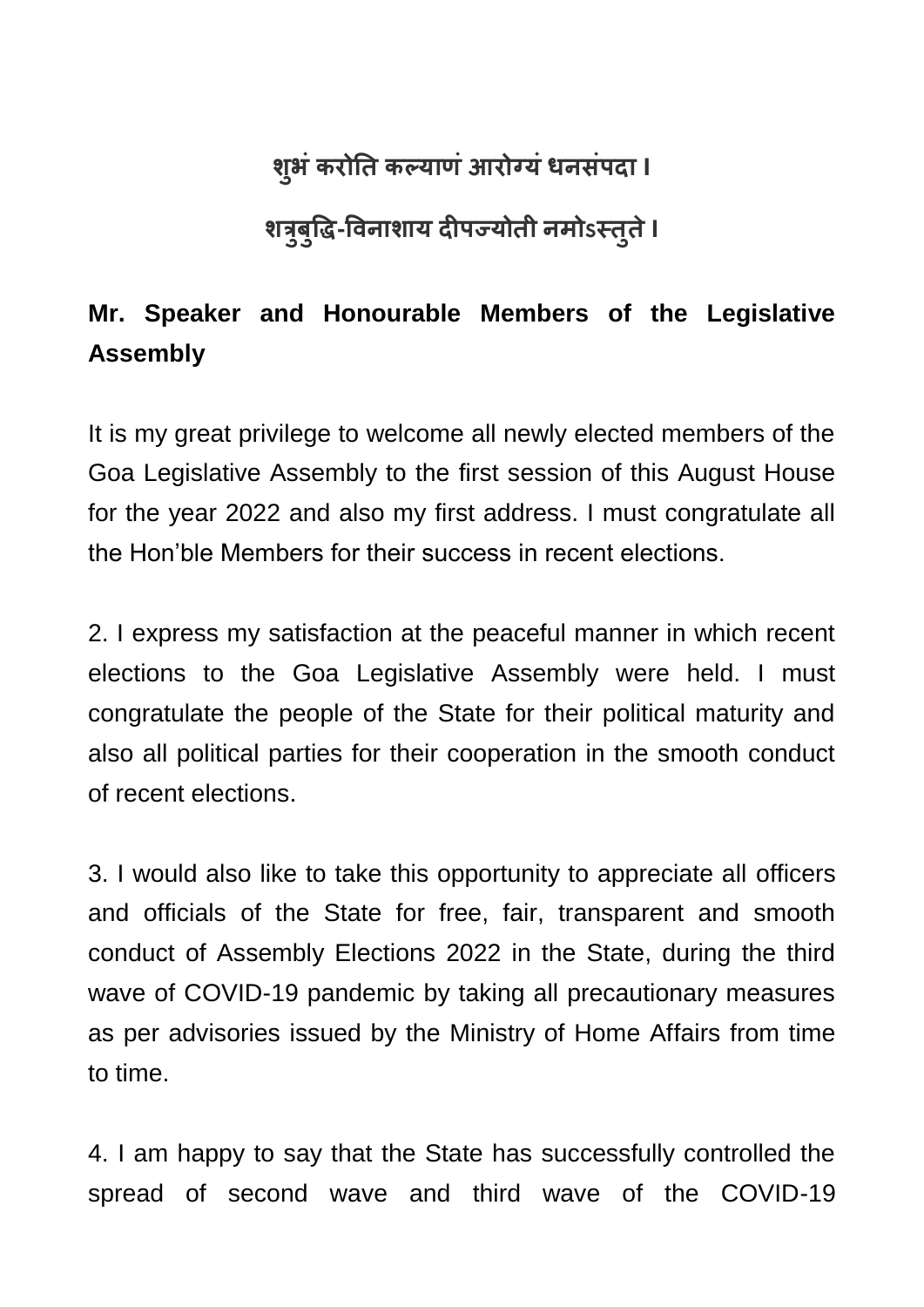(Pandemic) and achieved normalcy in its activities in the State with the handholding support of the Hon"ble Prime Minister under "**Atmanirbhar Bharat Pradhan Mantri Garib Kalyan Yojana"** to the State.

5. The steps initiated by the State administration under the directions/ advisories of the State Empowered Committee Chaired by Chief Secretary in monitoring and taking measures in controlling the pandemic, creating awareness and implementing vaccination programme is commendable. Goa is one of the few states which have covered 100% vaccination of both the doses for the adult population as per Co-Win portal as on 01<sup>st</sup> March, 2022. The vaccination for the age group 15-18 years has commenced from 3<sup>rd</sup> January, 2022 and has covered more than 80% and booster dose for senior citizens is 31,085. This credit goes to all the front line warriors and the public for their valuable cooperation.

6. Hon"ble Members, development journey during Covid pandemic time was not easy. The State has become a role model due to our determination, self confidence, astute leadership, support and co-operation of the members of this August House and the citizens as well.

7. "**Swayampurna Goa**" is a mission of my Government that embarks upon attaining Prime Minister"s Vision for **Atmanirbhar Bharat**. This novel initiative was launched by the Hon"ble Chief Minister of Goa on  $2^{nd}$  October, 2020 with the sole aim of engaging the bureaucracy and the community for transformation of every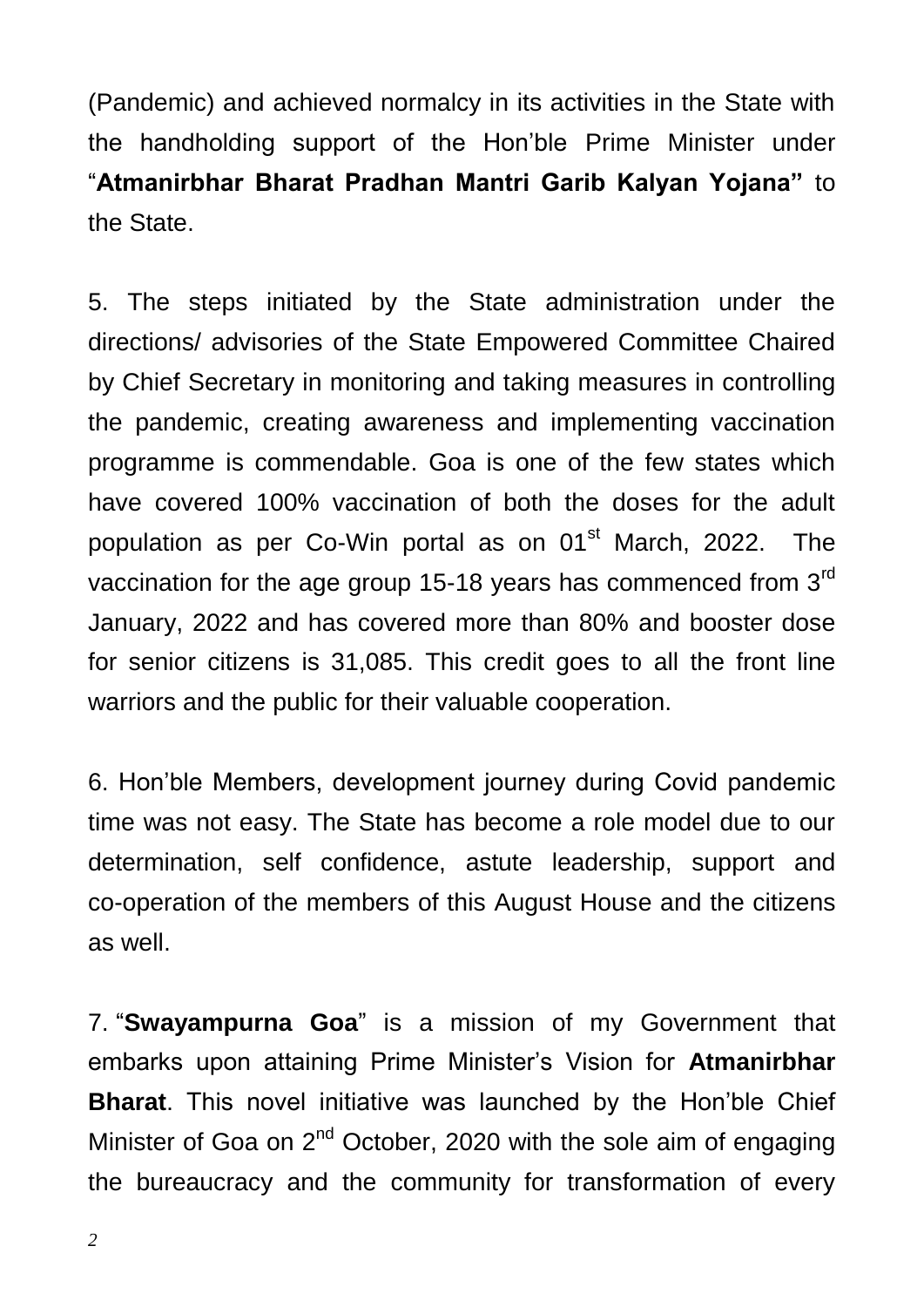Goan citizen into a self-reliant individual contributing towards a **selfreliant Goa**.

8. **"Swayampurna Goa-Susampanna Gao".** I would like to congratulate all the Government karmacharis designated as Swayampurna Mitras, Taluka Nodal Officers, Link Officers and Swayampurna Paryavekshaks who worked tirelessly in rural as well as urban areas under Swayampurna Goa Programme to bridge the gap between public and Government by organizing more than 1900 programmes benefitting 24, 235 beneficiaries. Now, the State has become a role model for the rest of the country.

9. I am pleased to say that the Hon"ble Prime Minister had a virtual interaction on 23<sup>rd</sup> October, 2021 with the stakeholders to know the first hand information on how Swayampurna Goa programme was implemented and further honoured the best Swayampurna Mitras for their commendable work performed in their respective Village Panchayats on the commemorative celebrations of 60<sup>th</sup> Anniversary of Goa"s Liberation.

10. **"मानि सेिा माधि सेिा".** Under Atmanirbhar Bharat-Swayampurna Goa, 12 mega events under caption "Sarkar Tumchya Dhari" i.e. "**less Government and more Governance"**, were organized. More than 40 departments and their officers participated in these programmes and resolved the pending issues thereon.

*3*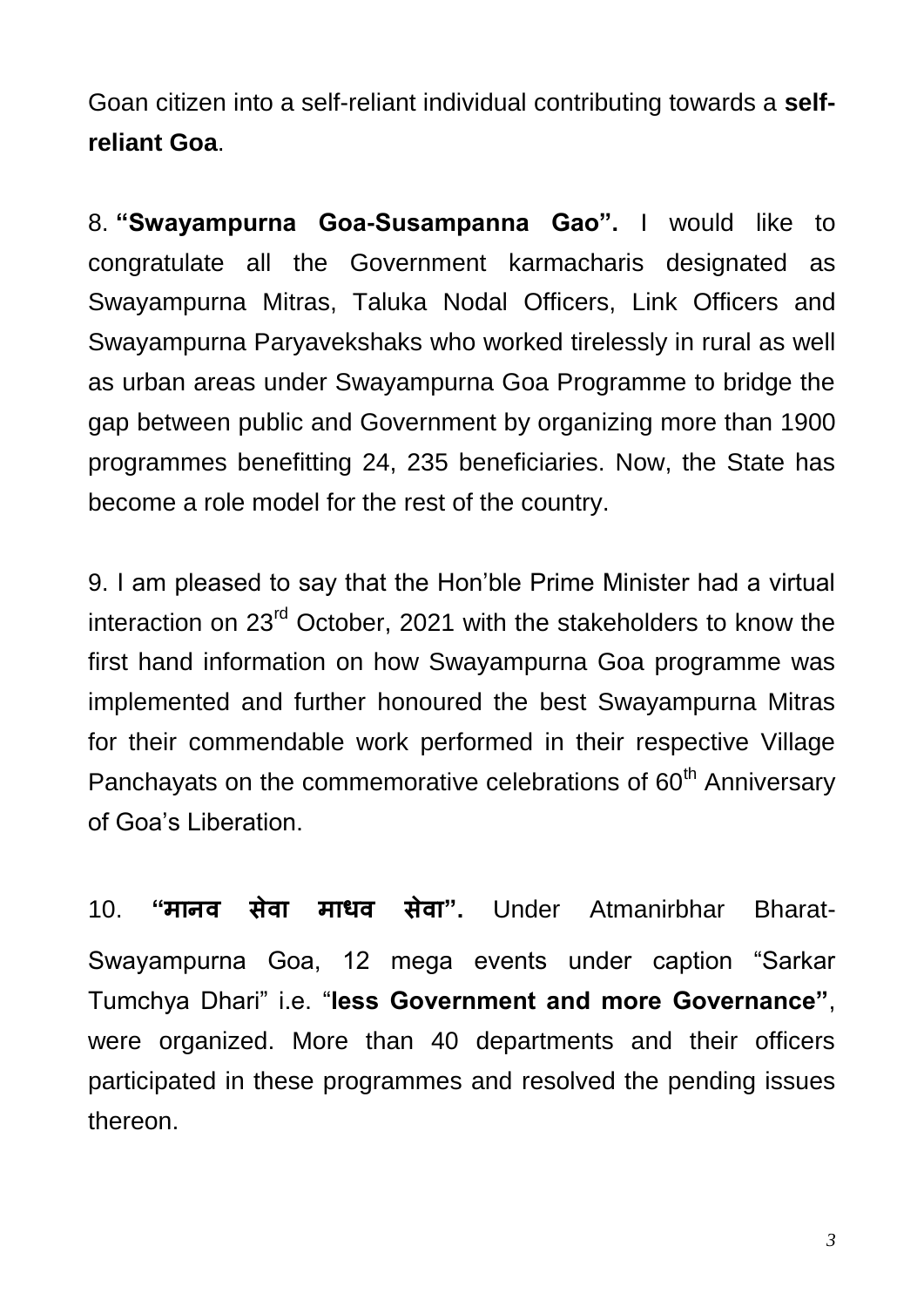11. My government has received an amount of Rs. 150.00 crore out of Rs. 300.00 crore towards infrastructure development from the Government of India for celebration of 60<sup>th</sup> Goa Liberation Year. I shall request you all to participate in **India @75 Azadi Ka Amrut Mahaotsav** and prepare a road map towards development for the next 25 years.

12. Hon"ble Members, **"Safety is Every one"s Responsibility".** My Government is committed for wellbeing, security and safety of the citizens and the tourists arriving/travelling to Goa from all parts of the world. During untiring efforts of the Police, the overall crime detection rate stood at 82.85% in 2021. I congratulate the Police department as Valpoi Police Station has achieved 4<sup>th</sup> rank among the ten best Police Stations in the country.

13. **"Nasha Mukta Goa"**. Strict vigil has been kept on drug peddlers and intensified action against drugs menace. Awareness programmes were organized with various stakeholders including student community in order to make the State "Nasha Mukta".

14. The contribution of Home Guards in conducting recent elections, Goa Liberation day celebrations and traffic management is commendable. Efforts are on to **make Goa accident free State**.

15. I am pleased to say that the State has progressed well in all spheres and secured  $4<sup>th</sup>$  position/rank in the country by scoring an index of 72 points in the Sustainable Development Goals (SDG) India Index 3.0 report published by the NITI Aayog. Goa is the only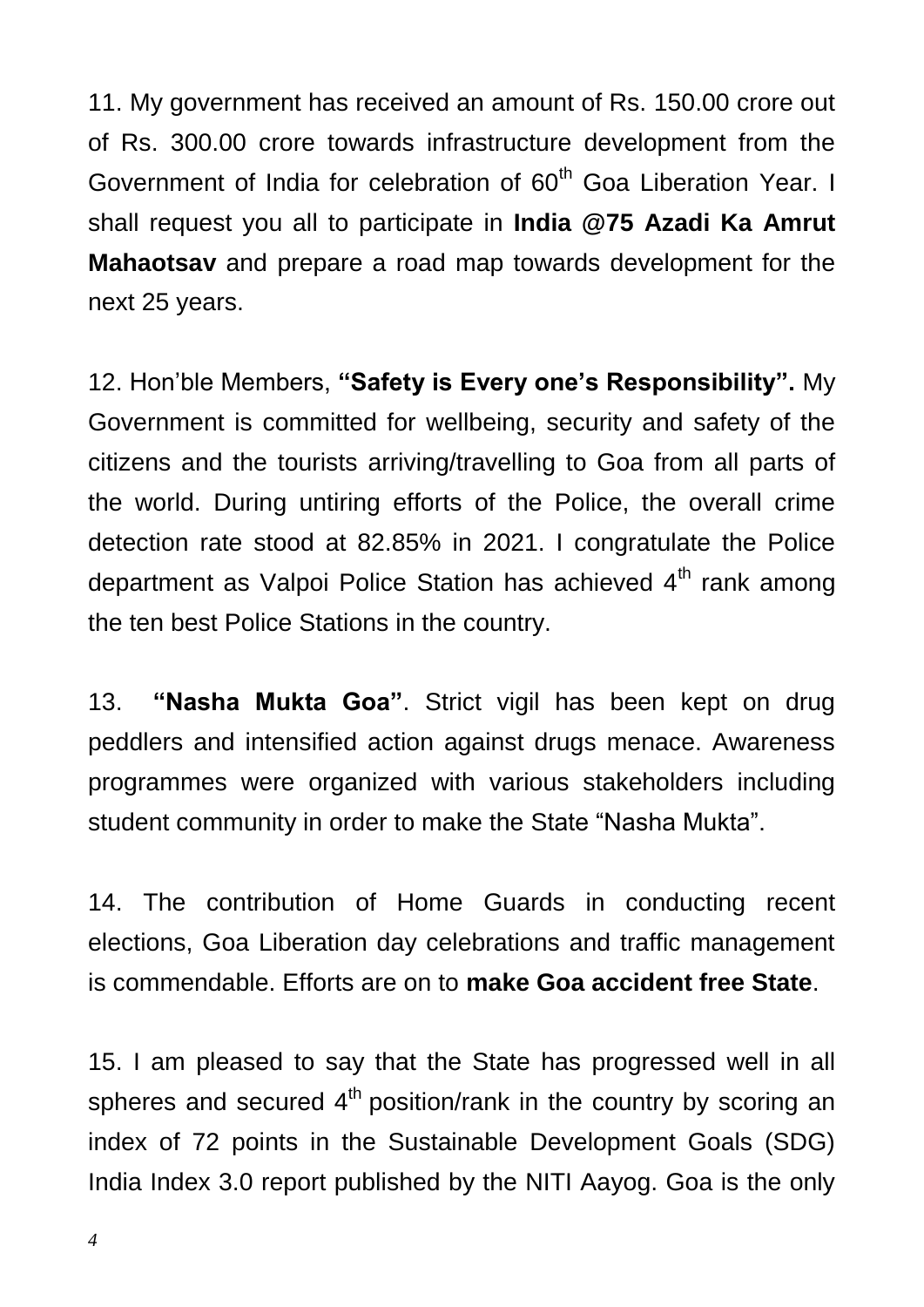State in the country to become achiever (Score 100 points) in SDG: 6-Clean water & Sanitation & SDG: 7-Affordable & Clean Energy. Our target is to become first achiever in all SDGs by 2029.

16. You all are aware that, there was an economic impact on the world due to Covid. The State has made efforts to improve its economy. The Gross State Domestic Product at current prices for the year 2020-21 stood at Rs.78,337.92 crore (Provisional), registering growth of 4.69% as compared to previous year 2019- 20. The State per capita income is Rs. 5.04 lakh for the year 2020- 21 which is highest in country portraying robust and healthy economy.

17. Though, the State as well as the entire country has suffered the second and third waves of Covid, still the State managed to collect excise revenue to the tune of Rs. 514.91 crore in the year 2020-21, as compared to Rs. 491.83 crore in 2019-20 depicting an increase of revenue by 4.69%. The State has collected revenue of Rs. 561.25 crore during the financial year 2021-22 upto February 2022 as against target of Rs. 598.36 crore and is committed to achieve the target. The services in Goa Excise Management System has been extended for online digitalization of new applications towards license, shifting of existing license, cancellation and recording lables, etc.

18. The State Tax department started functioning in their own new building **"Goa Rajya Kar Bhavan"** at Altinho with state-of-the-art facilities. My Government is working meticulously to improve the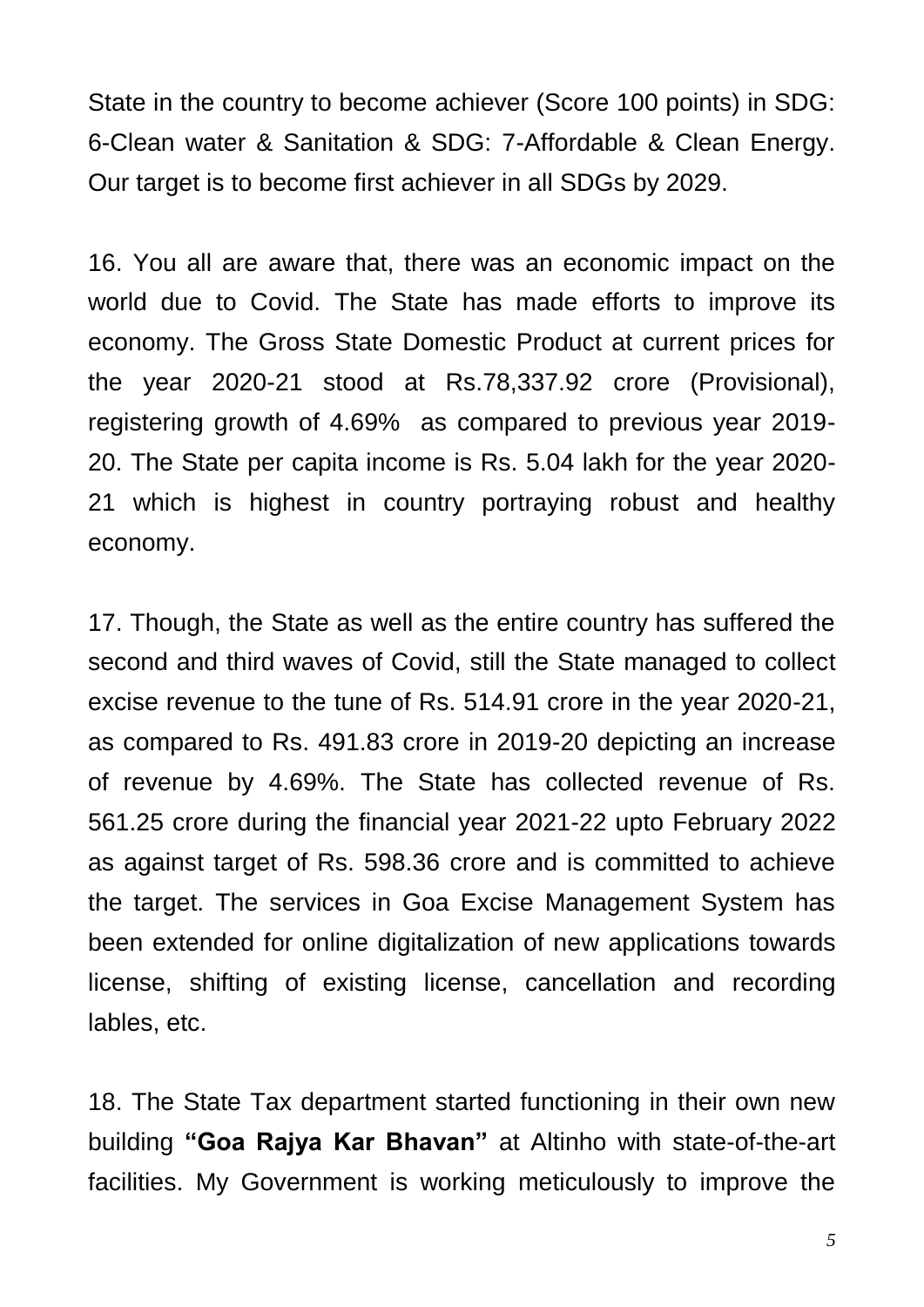revenues of the State by optimum utilization of available resources. The State has collected tax revenue of Rs.4,412.10 crore for the financial year 2021-22 (upto December 2021) as against the target of Rs. 5,506.12 crore for the financial year 2021-22 through GST,VAT,CST etc., as compared to tax revenue of Rs. 4,691.56 crore collected as against target of Rs 5,393.78 crore during the financial year 2020-21. Under "One Time Settlement Scheme (OTS), 2020" for recovery of arrears of dues through settlement, 11,896 applications were received to settle claims and Rs. 55.49 crore has been recovered till date. In order to increase surveillance, monitoring and verification of E-Way bills the Economic Intelligent Unit (EIU) was formed and Rs. 3.71 crore has been recovered from tax evaders during financial year (till October 2021).

19. I congratulate the Finance Department for its novel idea in adopting the TReDS (Trade Receivable Discounting System) mechanism, which is the first of its kind in the country for facilitating payments to MSME contractors through Receivables Exchange of India Limited (RXIL) platform. A similar system has been adopted for non MSME vendors and has cleared the bills worth more than Rs. 640 crore. I am happy to say that the State Government has carried out all four reforms and become eligible to an additional borrowing limit of 1.95% of GSDP and also availed special assistance from the Central Government under the scheme "Assistance to States for Capital Expenditure" to the tune of Rs. 97.66 crore. For the first time, my Government has set up "Goa CSR Authority", under Rule 4(2)(b) of the Companies (Corporate Social Responsibility) Rules with an aim to mobilize the CSR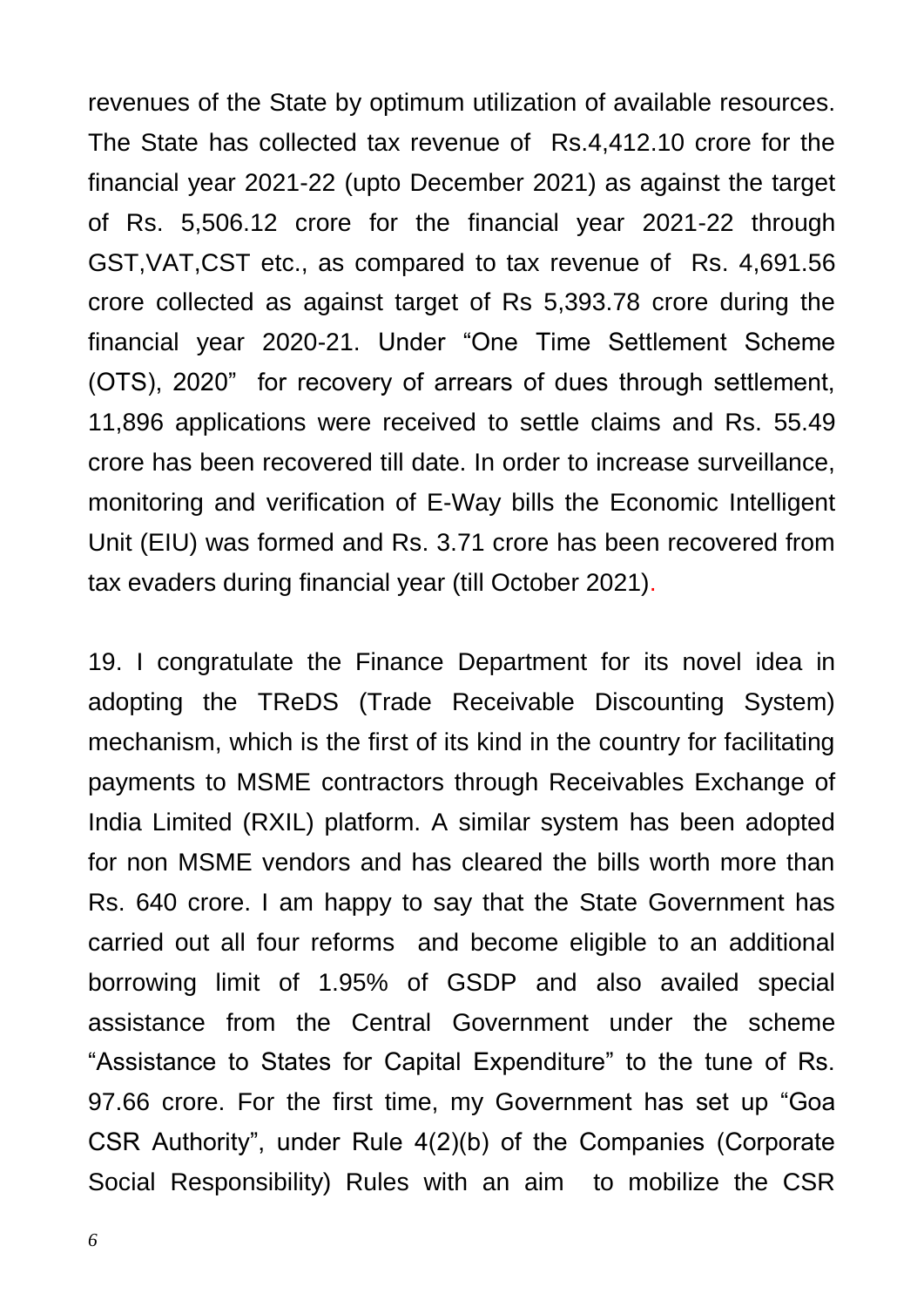contributions from various companies and channelize the same with the sectoral priorities.

20. My Government has coordinated actively with Central Government to avail optimum assistance for Centrally Assisted Schemes and its utilization of funds has improved drastically to more than 96% as against 51% in the previous years. The monthly contribution of the State Government towards the employees eligible under NPS has been enhanced from 10% to 14% w.e.f. 01<sup>st</sup> April, 2021

#### 21. **सिेषां जीिनं क ृ द्धषम ् अिऱम्बिे। Agriculture is our wisest**

**pursuit**. Agriculture is back bone of the country. My Government is striving hard to remove hardships faced by the farmers and raise their standard of living by encouraging community farming & cooperative federalism and support the farmers by way of providing subsidies, incentives, minimum support price for their produce in the State. My Government has distributed an amount of Rs. 3.91 crore in the form of subsidies to 14,763 farmers during 2021-22 (upto February, 2022) towards purchase of Agro machineries such as Tractor, Power Tiller etc., Custom Services i.e. 50% subsidy on hire service charges of various agricultural machinery for land preparation. In order to encourage local vegetable growers and boost horticulture crops in the State, Goa State Horticultural Corporation Ltd has procured 1,038 tonnes of vegetables worth Rs. 3.14 crore benefitting 1,047 farmers thereby giving boost even for marketing.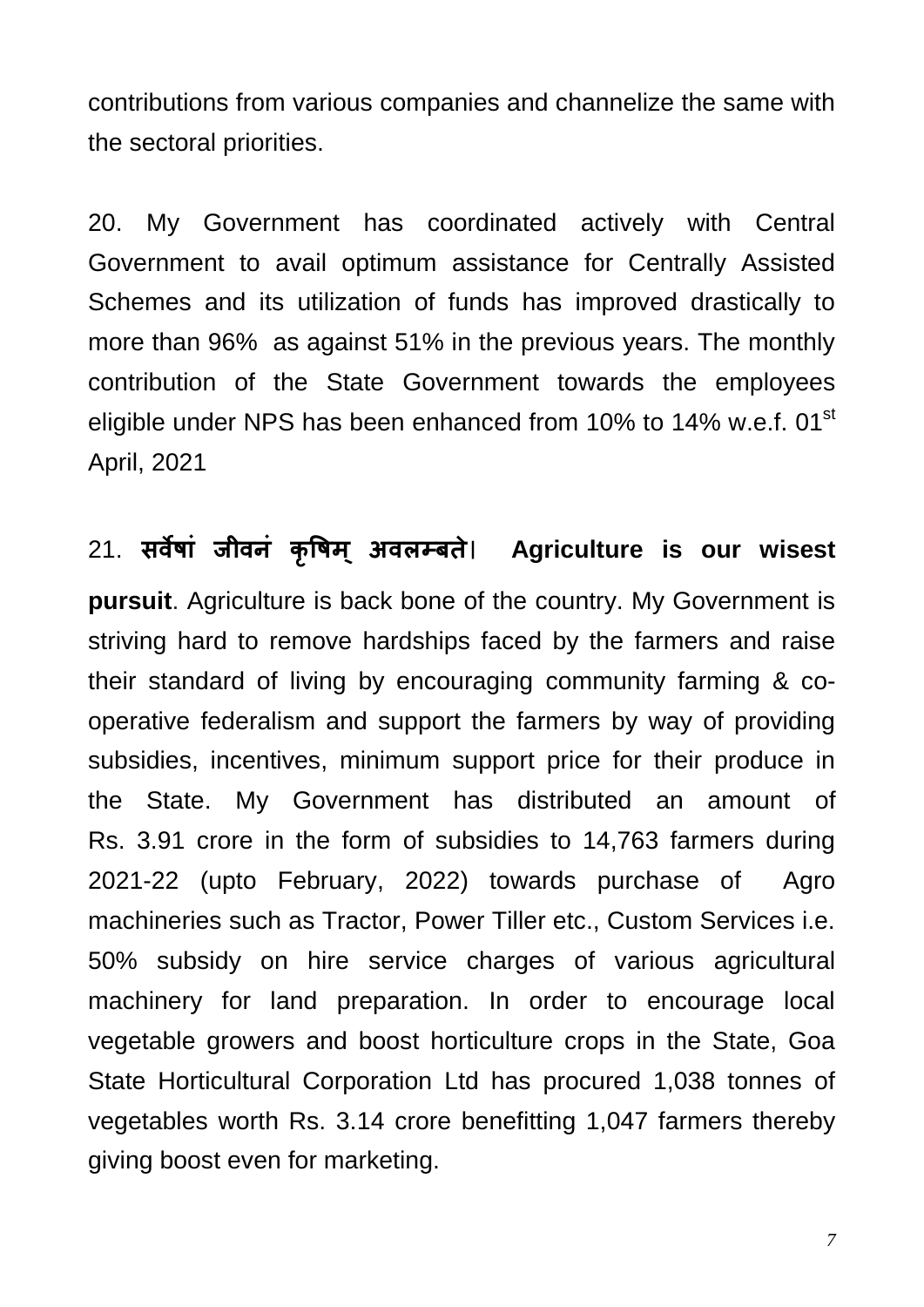22. My Government aims towards the welfare and economic upliftment of farmers and landless labourers in generation of gainful employment through animal husbandry and allied sectors by implementing various subsidy based schemes. My Government has extended loan facilities through Kisan Credit Cards to Animal Husbandry and Fisheries sectors with subsidized interest rates. An amount of Rs. 21.72 crore has been sanctioned to 2,057 Kisan Credit Card holders through various Nationalized Banks (till February 2022). Goa has been declared as first Rabies controlled State in the country under the short scheme of Mission Rabies. State has successfully implemented Foot & Mouth Disease vaccinations for 53,271 animals and 75,192 animals have been tagged till date under Information Network for Animal Productivity and Health. The annual estimated milk production is 60,138.93 tonnes, egg production is 374.79 lakhs and meat production is 6051.69 tonnes as per Integrated Sample Survey. In order to make Goa self sufficient in milk production, an amount of Rs. 9.00 crore was released in the form of subsidy under the Kamdhenu scheme to 310 farmers who have purchased 1,354 animals. Under the Incentives to Milk Producers scheme, an amount of Rs. 28.76 crore has been released as composite subsidy to the farmers. Under Pashupalan scheme, total of 1,979 beneficiaries were assisted with a subsidy of Rs. 4.24 crore. Efforts are made to encourage and motivate local youth to take up agriculture and allied services.

23. **Fish, Curry and Rice is the Goan"s staple food.** Hon"ble Members, you are well aware due to the Covid 19 pandemic outbreak and disaster created by severe cyclonic storm Tauktae,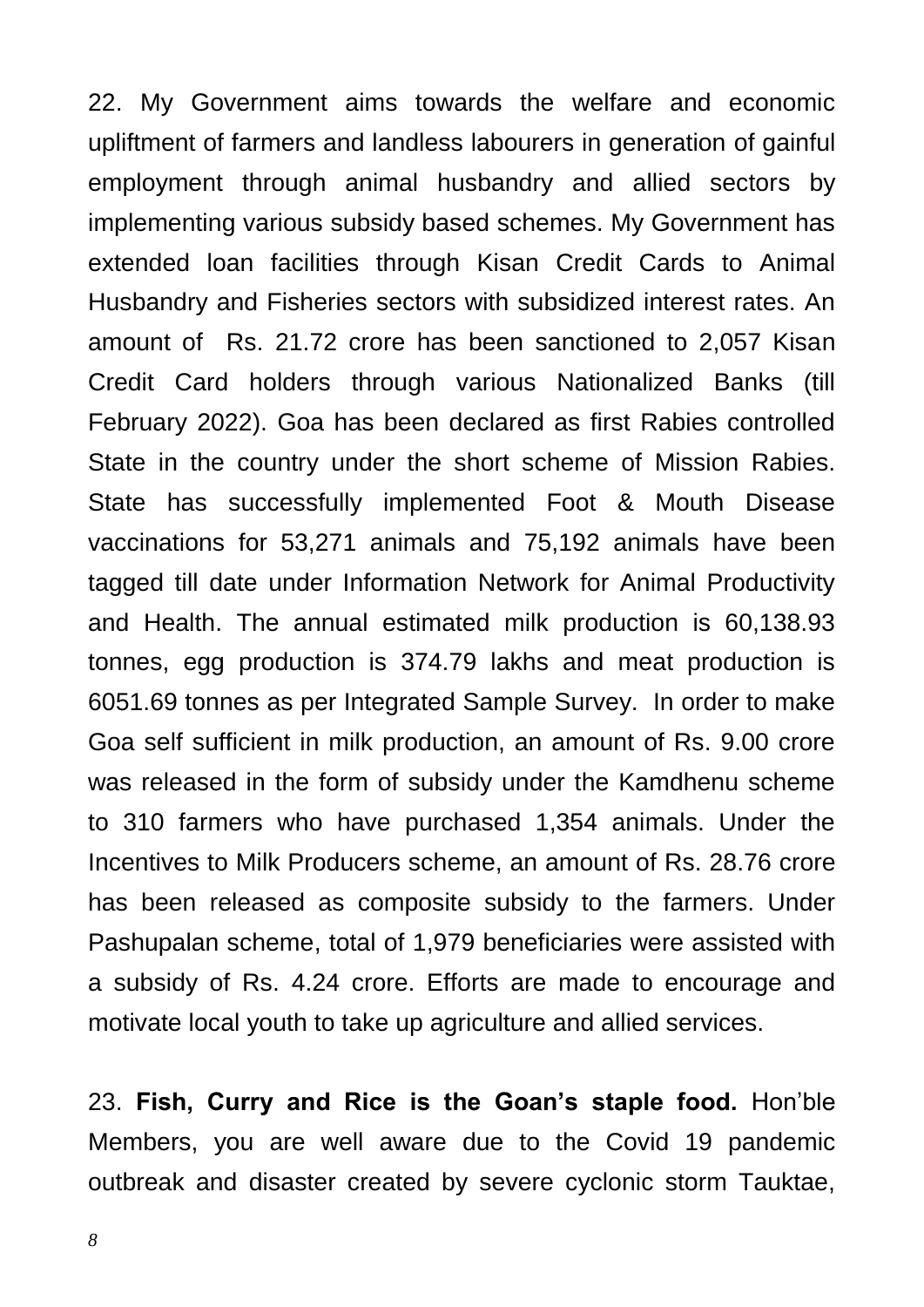fishing activities were affected across the State. The unfavourable weather at times left the fishermen struggling. 26 fishermen have been compensated to the tune of Rs. 75.25 lakh whose vessels were damaged by the natural calamity at sea. Special drive has been launched to cover fishermen under Kisan Credit Card and 286 fishermen have received the loan amounting to Rs. 206.45 lakh. My Government has started registration for all fishermen. Till date 1368 fish sellers are registered. About 11,050 QR code enabled Aadhaar cards have been issued to fishermen. 129 awareness programmes were organized about various beneficiary schemes among the fishing community. In order to elevate the fishing community, 5 new schemes have been notified to provide financial assistance. During the year 2021, Marine Fish production was 1.21 lakh tonnes and Inland fish production was 5,003 tonnes. Efforts are on to sustain the fisheries resources by adopting responsible fishing and fish farming.

**24. िऺृ ो रऺति रक्षऺिः** Goa is Known for its rich Flora and Fauna. As per Forest Survey of India Report 2020, the forest and tree cover ratio is about 67%. Efforts are on to increase green cover in the State and plantation of 5 lakhs saplings in non-forest land and plantation has been carried over 328 Ha forest area. Under "Catch the Rain" programme, rain water is harvested and water bodies are created to ensure availability of water to wild life. A Gram Upvan has been created at Harvalem Village in Sankhali and named as "Netaji Subhash Chandra Bose Gram Upvan". Forest Rescue Squad has rescued 5,772 wild life during this period. 97 Vaidya Mitras are registered for conservation and promotion of traditional

*9*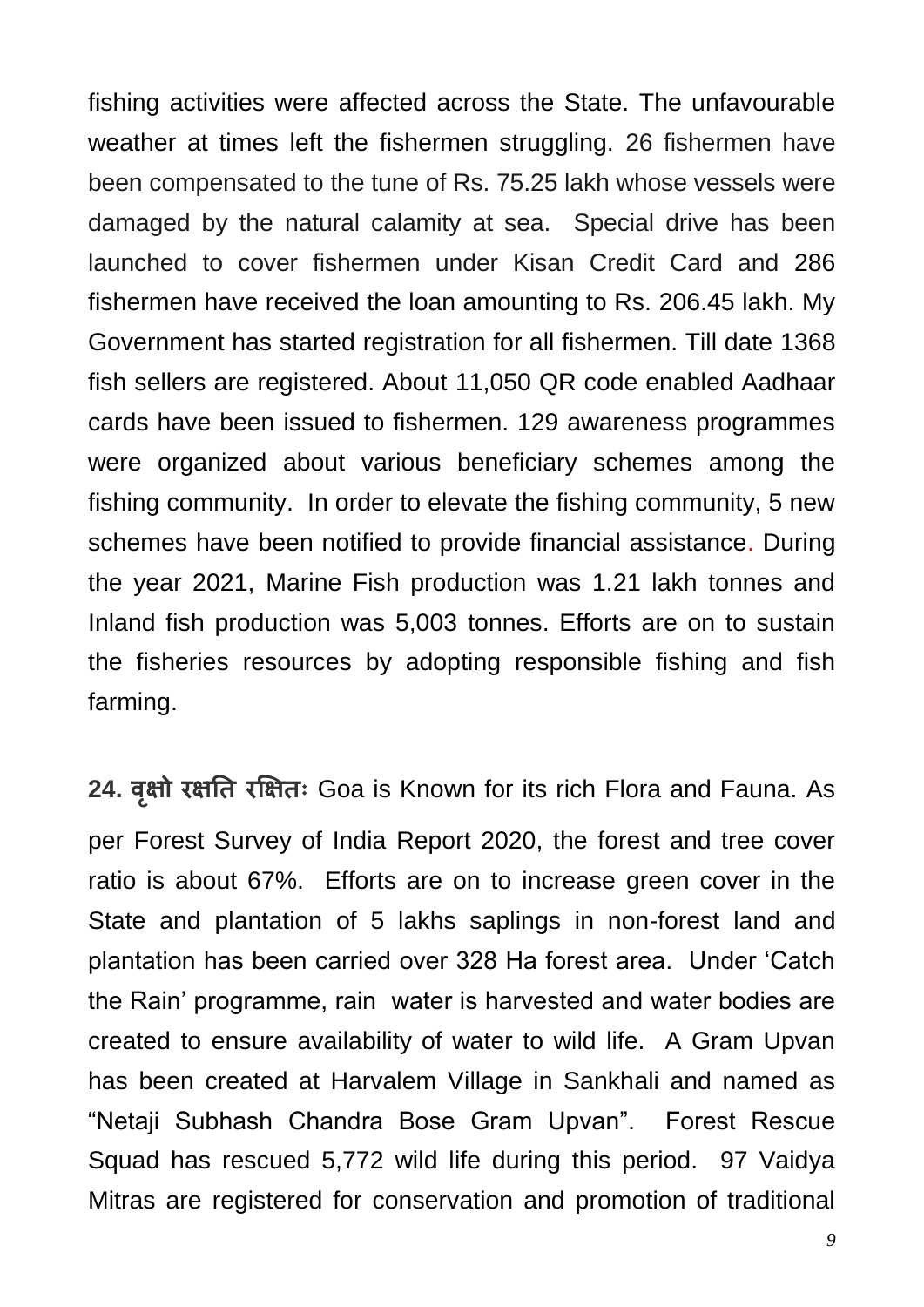medicinal knowledge and created 77 school herbal gardens. 5<sup>th</sup> Bird festival was celebrated at Chorao. Hon"ble Chief Minister declared Malabar Tree Nymph as "**State Butterfly of Goa"**. 268 youths have been trained as Nature Guides. Three nature interpretation centres and a nature education centre with stay facility has been developed.

**25. Transformation of Economic Development to Sustainable Development** is our aim. My Government is always encouraging green and non-polluting industries in the State. The public is more vigilant on protecting the environment. Goa Investment Promotion Board has granted in principle approval to 219 projects with total investment of Rs. 16,074.80 crore with employment potential of 39,241 persons.

26. During the year 2021-22, under MSME Samadhan Delayed Payment Monitoring System to Micro, Small Enterprises, 82 applications have been received for an amount of Rs. 10.05 crore out of which, 19 applications have been disposed off amounting to Rs. 1.45 crore. Under UAMs 4,833 units have been filed online with proposed investment of Rs. 539.17 crore with employment potential of 39,947 persons. Incentives in the form of subsidy/contribution amounting to Rs. 3.07 crore have been disbursed till December 2021. Under Share Capital to Local Entrepreneurs and Self Employed Scheme-2015, Rs. 329.87 lakh has been disbursed to 102 beneficiaries. Under Promotion for Beekeeping Scheme, 128 proposals for 282 boxes have been sanctioned, 17 training programmes have been conducted and training imparted to 360 persons. Konkan Maritime Cluster was accorded approval for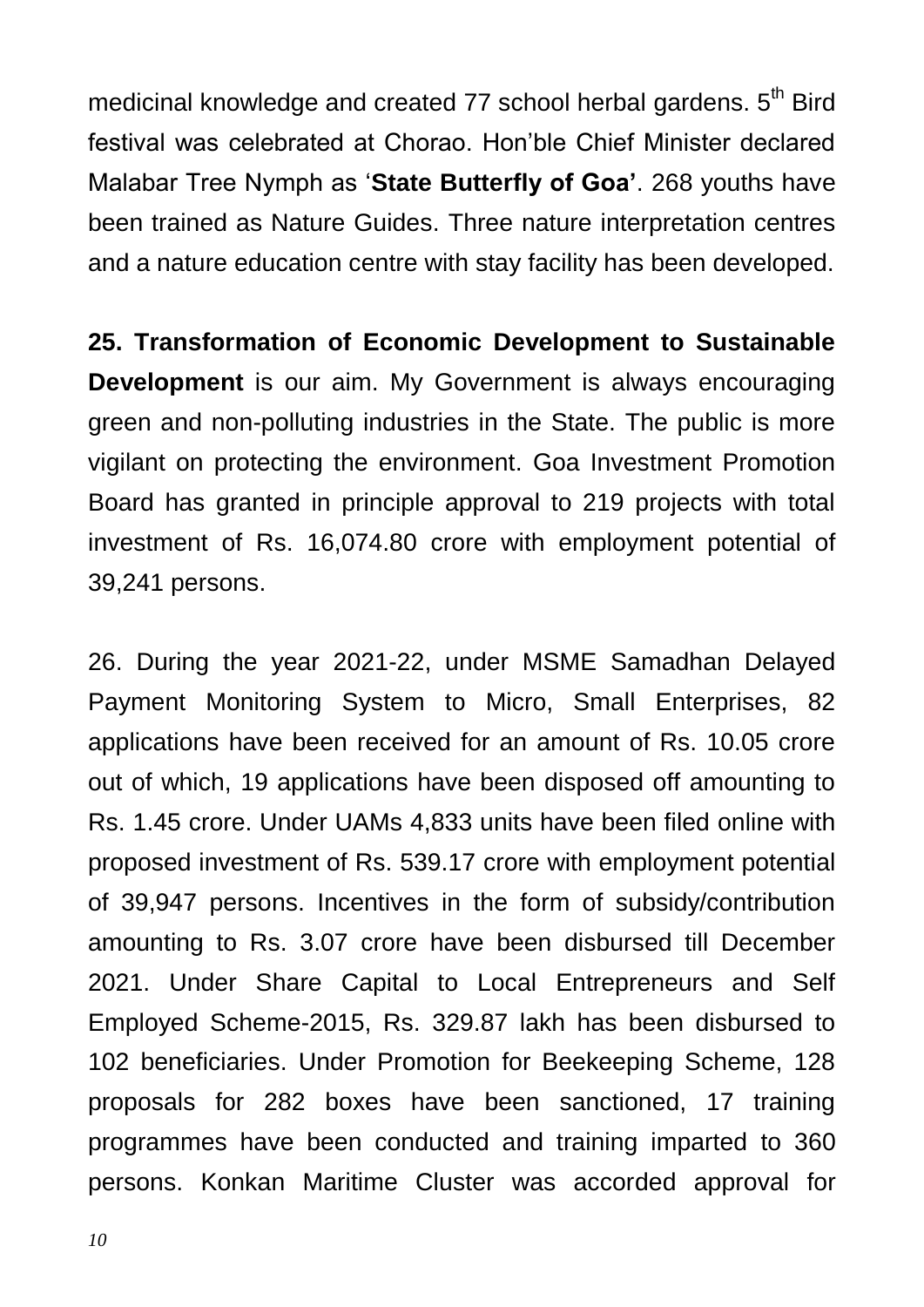setting up Common Facility Centre (CFC) at Verna Industrial Estate, Salcete with the total project cost of Rs 16.22 crore with Grant in aid from Central Government and State Government of Rs. 12.00 crore and Rs. 1.50 crore respectively. The Konkan maritime cluster applicant contributes its share of Rs.2.72 crore. Under PMEGP, KVIB has distributed subsidy amounting to Rs. 51.37 lakh involving project cost of Rs. 199.08 lakh with an employment potential of 188 persons. Geographical Indication (GI) for Goan Khaje, Myndoli Banana and Harmal Chilli have been successfully notified.

27. The Economic Development Corporation (EDC) plays pivotal role in encouraging young budding entrepreneurs by way of extending financial assistance at subsidized interest rates. Under the Chief Minister"s Rojgar Yojana, 122 beneficiaries have been sanctioned a loan amounting to Rs. 6.11 crore during the financial year 2021-22 (October 2021). Under the "Goa Tribal Employment Generation Program" an amount of Rs. 611.52 lakh has been sanctioned to 91 beneficiaries and disbursed an amount of Rs. 475.53 lakh on cumulative basis upto  $30<sup>th</sup>$  September, 2021. My Government has made all possible efforts to support the affected mining dependents. Under "Debt Relief Scheme for mining affected borrowers of Financial Institution", cumulative subsidy of Rs. 108.42 crore was sanctioned to 4,696 beneficiaries. Of which, subsidy amounting to Rs. 97.88 crore was disbursed to 4,564 beneficiaries up to November 2021. IGNITE-EDC Innovation Hub has supported 29 startup incubatees and has provided co-working space to numerous entities running their ventures.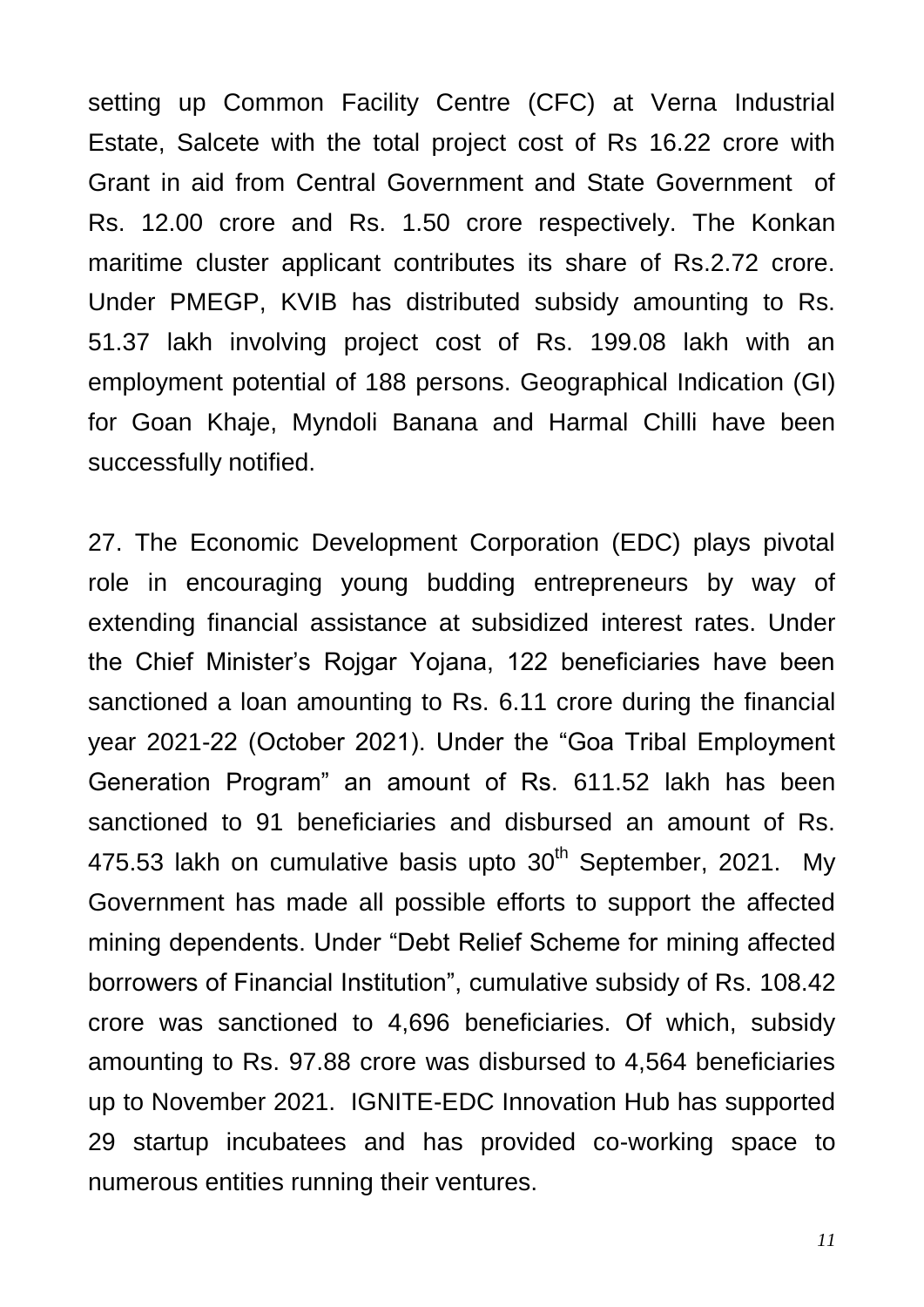28. The State is richly endowed with the industrial minerals like iron ore, bauxite, manganese, limestone, etc., besides, minor minerals like basalt laterite stones, rubble river sand, murrum, etc. which are the major revenue earners, employment potential generators and also cater to the demand for construction materials. Efforts for resumption of mining activities in the State are on for stability and employment in the mining dependent villages. 27 e-auctions of the mineral ore lying at various mines in the State have been conducted; 16.03 million tons of the mineral ore have been sold. Goa Amendment to the Minor Mineral Concession Rules, 1985 is notified for streamlining the process for grant of Minor Mineral Quarrying leases and approval of quarrying plans. The total royalty collected on extraction of major mineral and minor minerals is Rs.116.12 crore for the financial year 2021-22 till 31<sup>st</sup> January 2022. 18 new factories under the Factories Act, 1948 and 06 new boilers under the Boiler Act, 1923 were registered and granted licenses.

29. **"Clean and be healthy, then you can become wealthy"**. Goa is a fast urbanizing State in the country. NITI Aayog has recognized the best practices adopted by Corporation City of Panaji for "Source Segregation" and Bicholim Municipality for "Plastic Waste Management" and published in the report "Waste-Wise Cities- Best practices in Municipal Solid Waste Management". All the Urban Local Bodies (ULBs) in the State of Goa have been certified as Open Defecation Free+ by the Quality Control of India (QCI)/IQVIA team which is a certifying agency notified by Government of India. There is 100% door to door collection of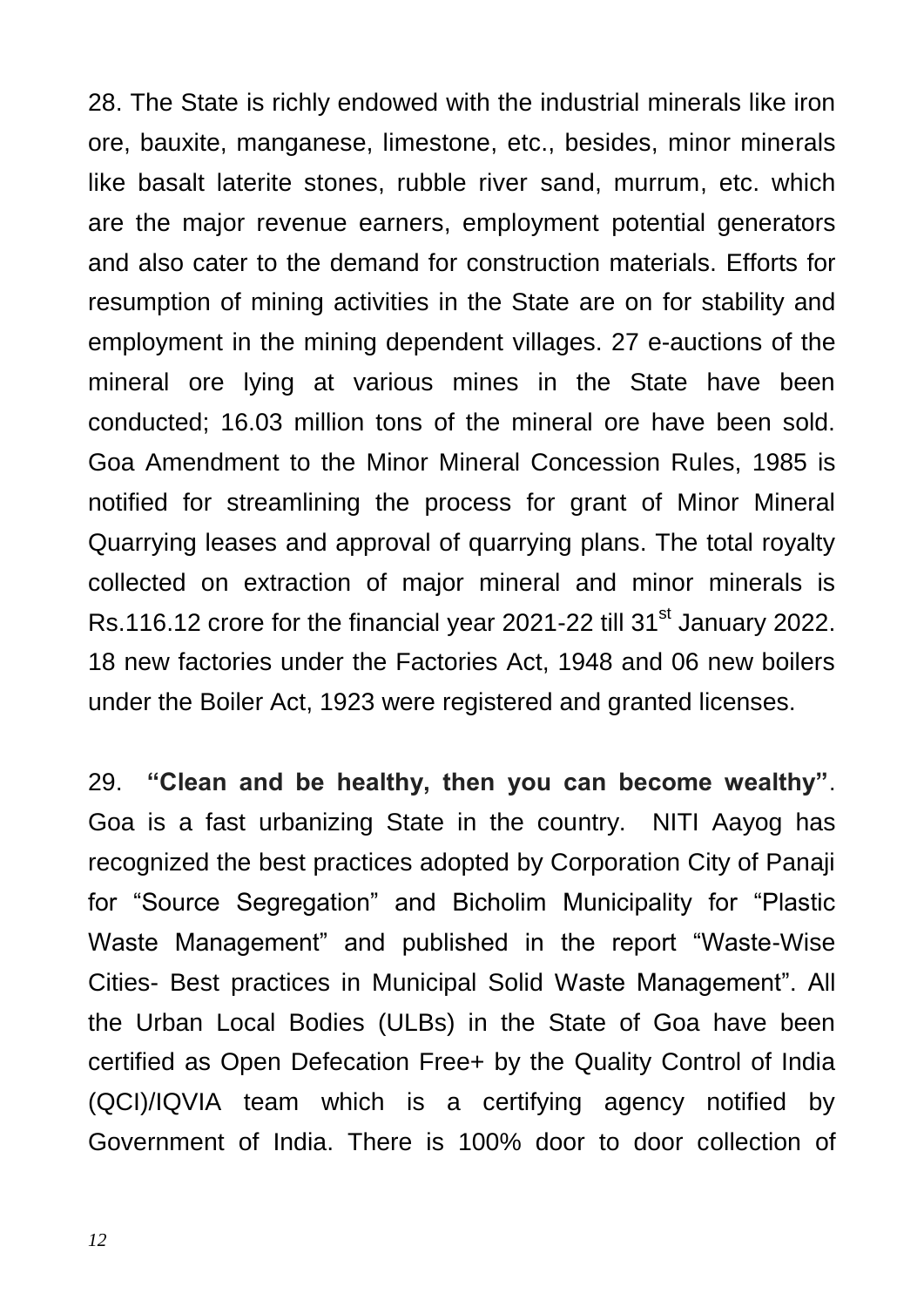waste and average segregation is at 86% in all 14 ULBs. A 0.5 TPD Bio-Methanation plant at Valpoi has been commissioned.

30. Under Credit Linked Subsidy Scheme vertical of PMAY-U, out of sanctioned amount of Rs. 629.21 crore; an amount of Rs. 529.52 crore have been disbursed to 2,435 beneficiaries with subsidy of Rs. 53.63 crore. Under Deendayal Antyodaya Yojana-National Urban Livelihoods Mission, 486 individuals have completed training in various skill development courses across all ULBs during the financial year 2021-22. Under PM Street Vendor"s Atmanirbhar Nidhi loan amounting to Rs.1.21 crore have been disbursed to 1213 street vendors. Under E-Governance, ULBs implemented BRAP 2020 reforms related to trade, signages and construction license services in goaonline portal. Under the Garbage Control Act, the spot fine mobile application for violators have been developed and deployed.

31.Under AMRUT Mission, Convergence-Beautification of the Beach Front Promenade at Miramar is completed. Under Smart City Mission, Implementation of Smart Radios Wireless Network with Mast Towers for Panaji City is completed. For the implementation of Smart City Mission Scheme Government of India has released Rs. 170.28 crore out of sanctioned amount of Rs. 196.00 crore out of which, Rs. 116.53 crore has been utilized till date. Under Integrated Development of Major Towns projects; construction of commercial building of Cuncolim Municipal Council, construction of fish market in Quepem village of Quepem Municipal Council, development of Hindu Crematorium and Burial Grounds at St. Inez, for Corporation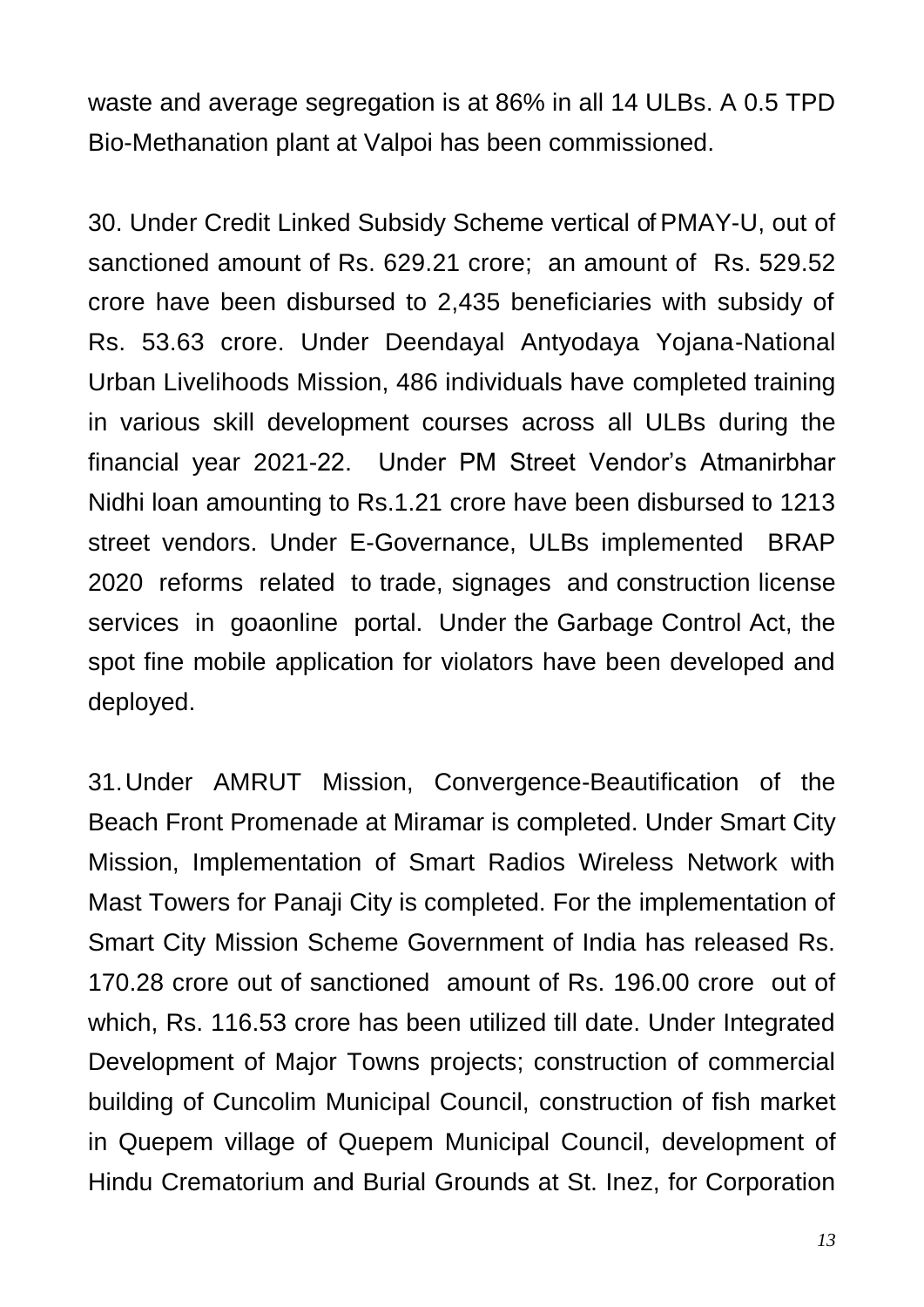of the City of Panaji have been completed at a cost of Rs. 31.10 crore.

**32. "Participate in the Clean India mission and make India clean again to bring new reign"**. The Panchayat Raj is the oldest system of local government. The role of the Panchayat Raj is sustainable and inclusive growth, empowering rural population for improving their quality of life, providing rural infrastructure and socio-economic growth opportunities, providing opportunity for rural livelihood and accountable and efficient functioning. Grant-in-Aid to a tune of Rs. 26.00 crore has been released to various Village Panchayats and Rs. 17.50 crore for Zilla Panchayats till December 2021, for various Infrastructure development works. Extended handholding financial support to 111 weaker Panchayats have been released through unconditional matching grants to the tune of Rs. 62.30 lakh. Under Rural Garbage Disposal Scheme an amount of Rs. 1.25 crore has been incurred till December 2021.

33. Under Infrastructure Development Scheme, 17 projects are completed incurring an amount of Rs.1.66 crore. Under "Swach Bharat Mission" making India open defecation free, already 20,022 individual household toilets and 514 community toilets have been constructed. Under the theme "Nital Ghar, Nital Gao, Nital Goecho Rakhano Haanv", steps are taken to create awareness on cleanliness and community living. Under "Digital India", all 191 Village Panchayats have been extended online facilities. Under Material Recovery Facility, 80 sheds have been constructed at

*14*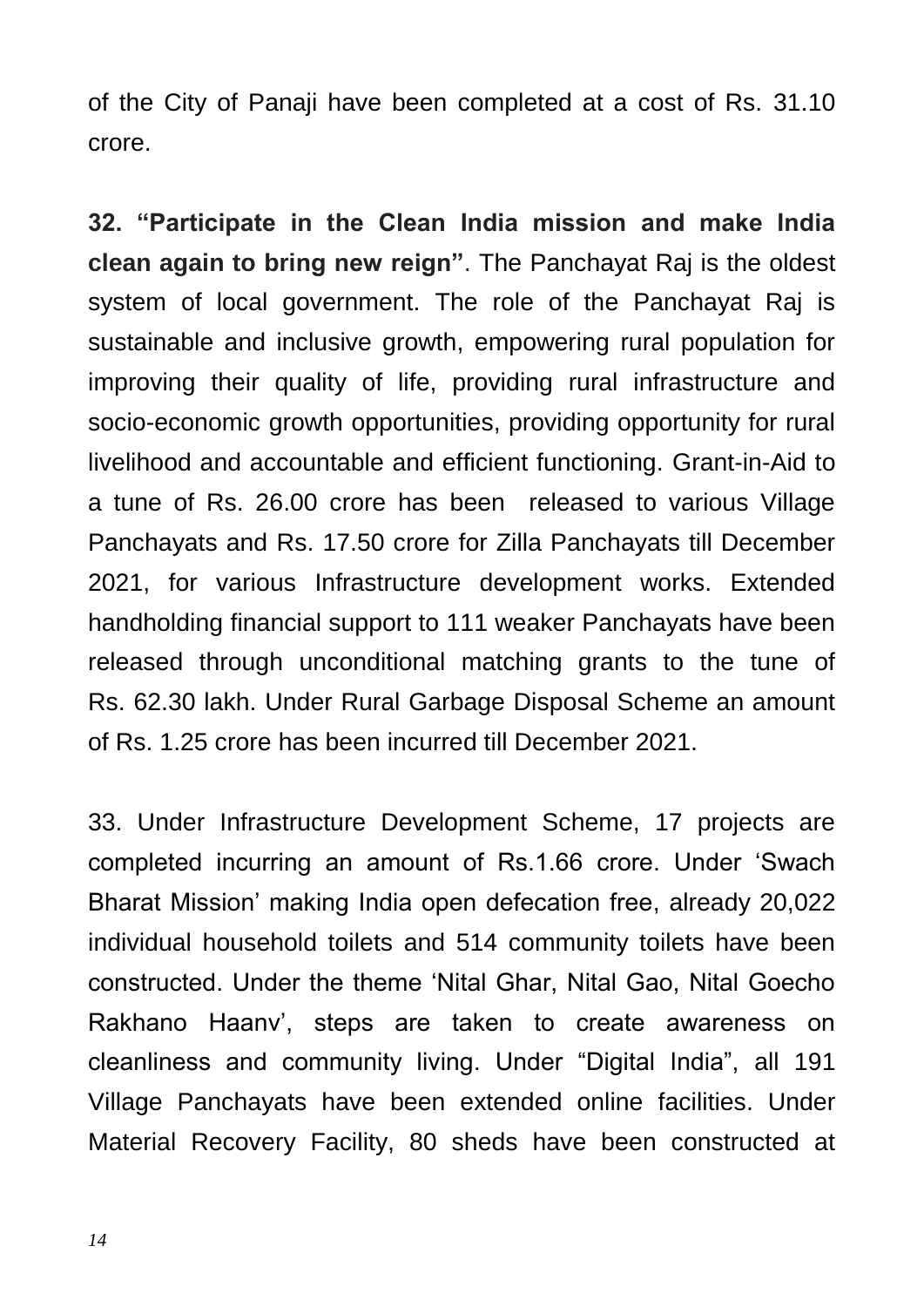various Villages Panchayats for collection, segregation and disposal of wet, dry and plastic waste.

**34. One of the objectives of the Swayampurna Goa is shelter for all**. Under Pradhan Mantri Awas Yojana–Grameen, 24 houses are completed out of 42 houses sanctioned under Housing to All. I am pleased to say that online website [www.goabazaar.org](http://www.goabazaar.org/) was launched for all SHGs to showcase their products for online sale.

35.**"Women Empowerment"** under "Pradhan Mantri Formulation of Micro Food Processing Enterprises Scheme", the seed capital of Rs. 76.11 lakh and bank linkage under one district one product Scheme, Rs. 17.00 lakh have been sanctioned to 250 SHG members who are involved in Micro food processing industries. 11<sup>th</sup> Goa SARAS National Level Exhibition-cum-Sale was organized and SHGs/artisans from 12 States have participated. Under Mahatma Gandhi Rural Employment Guarantee Scheme, wage employment of 72,029 mandays has been generated, 352 new Job Cards are issued and 154 works have been completed. Under National Old Age/Widow/Disability Pension, during the current year, Rs.47.85 lakh has been disbursed to 9,052 pensioners and another 13,378 pensioners have been identified for monthly pension under the scheme. Under National Family Benefit Scheme, 174 families have been given a lump sum assistance of Rs.20,000/- on the death of its primary bread winner. Under Goa Grameen Urja Yojana, 553 BPL families have been provided LPG connection.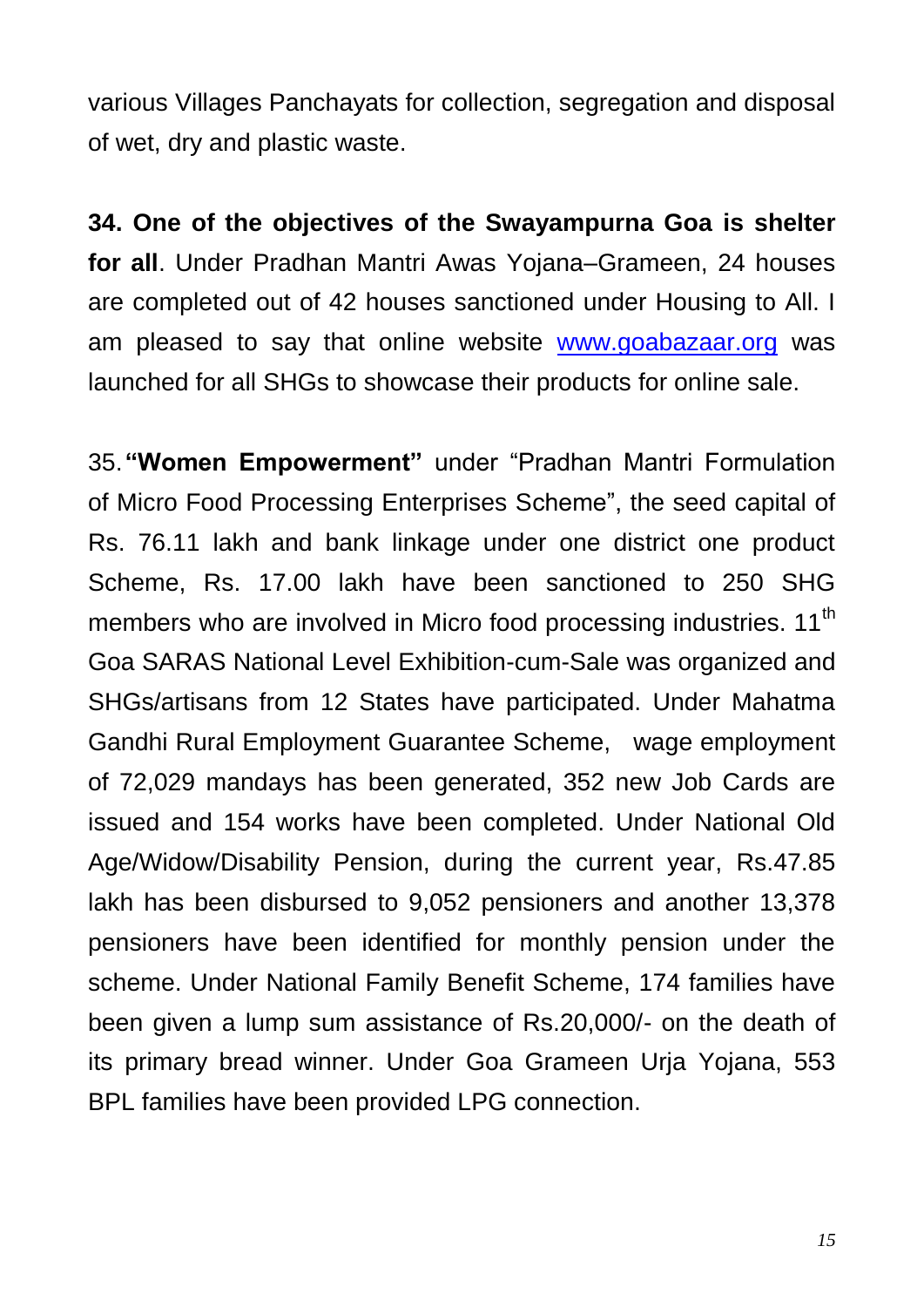36. **The Greatest Wealth is "Health".** Health for all is one of the goals in Swayampurna Goa Programme. My Government has provided 447 medical procedures under the Deen Dayal Swasthya Seva Yojana and 2.92 lakh cards are issued and are active as on 31<sup>st</sup> December, 2021. I am happy to say that the State has the best health indicators such as Birth Rate, Death Rate, Infant Mortality Rate, Maternal Mortality Rate, Total Fertility Rate, Institutional Deliveries, etc,. About 1.08 lakh children age less than 5 year were administered Oral Polio Vaccine doses on 31<sup>st</sup> January 2021. Kayakalp Scheme is an initiative by the Government of India for promoting "Cleanliness or Swachh" in the public health facilities and many of the health institutions have got commendation awards. Under Janani Suraksha Yojana, 292 beneficiaries benefitted incurring expenditure to the tune of Rs. 2.04 lakh.

37. 475 patients have been STEMI diagnosed and 375 patient STEMI"s thrombolysed. Treatment protocol for control of hypertension has been formulated for the State. 19,326 are registered through the app, till  $29<sup>th</sup>$  December 2021. Under the Swayampurna Goa Programme, various activities like health camps, counseling sessions and day care centers, eye checkup camps were carried off. 119 Health Wellness Centres are working across State. During continuous awareness programmes on HIV/AIDS, the adult HIV prevalence has declined from 0.49% in 2010 to 0.25% in 2019. Under Pradhan Mantri Jan Arogya Yojana, a flagship scheme, out of 36,974 eligible families 8,458 families are registered in the State as on  $28<sup>th</sup>$  December, 2021.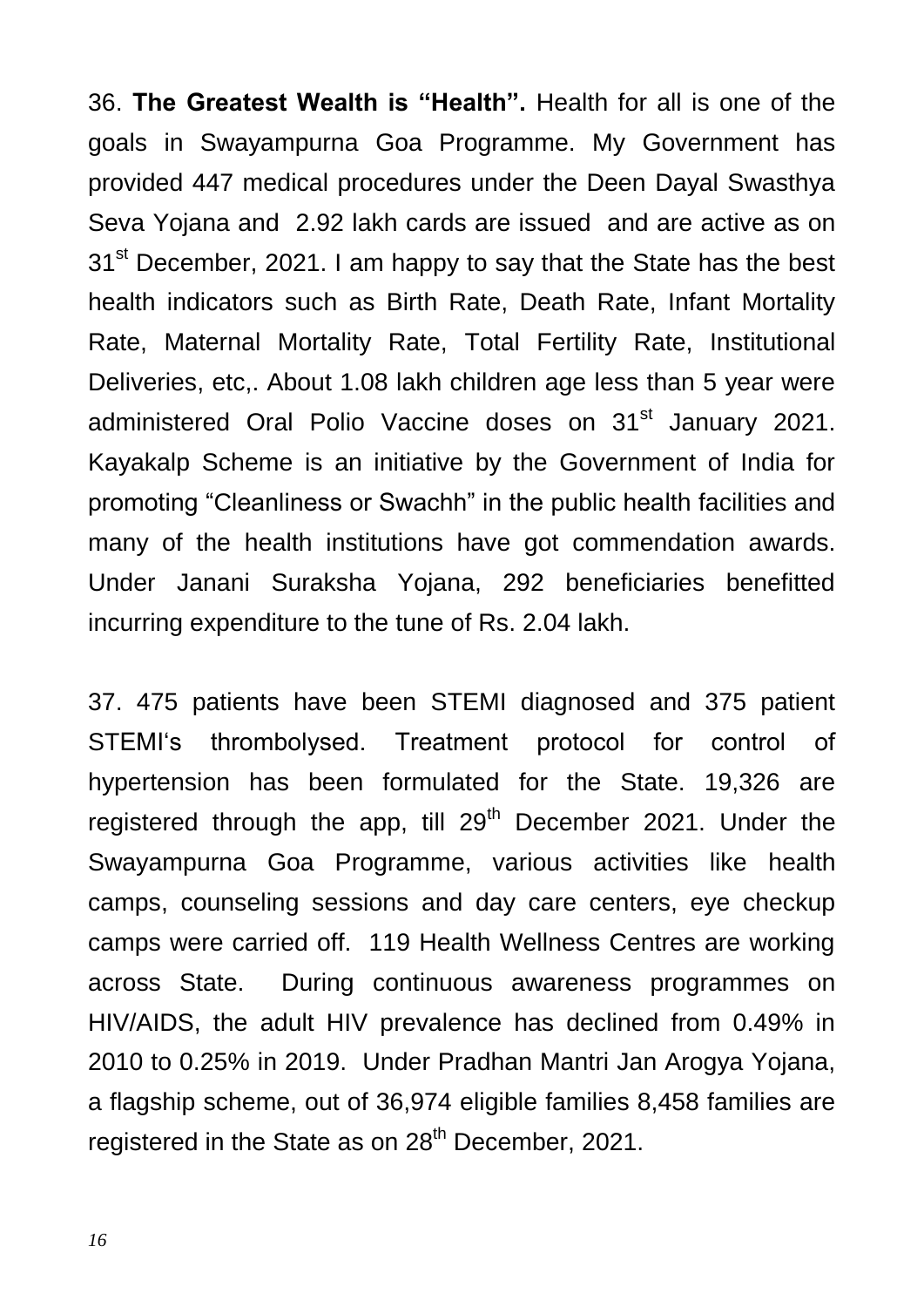38. Goa Medical College (GMC) has been granted permission to commence super specialties DM and MCh courses for the academic year 2021-22 with intake capacity of DM Cardiology 2 seats, DM Nephrology 2 seats, MCh CVTS 2 seats, MCh Urology 2 seats, MCh Plastic Surgery 1 seat and DM Cardiac Anaesthesiology 1 seat. National Medical Council granted permission and converted 19 PG Diploma Seats to 19 PG MD/MS seats thereby increasing the PG seats from 98 to 117. Online lectures through Smart E-Classroom for MBBS/AHS/BDS/B.Sc Nursing have been conducted. GMC is the first college in India which has successfully conducted PG MD/MS University Examinations through online. Harvesting of organs under SOTTO in association with ROTTO, New OPD"s for Neurology, Plastic Surgery, Oncology, New Cardiology Ward, Geriatric Ward, CT-Scan at Casualty have been successfully commissioned. Emergency Medicine & Trauma Center has been upgraded with 18 beds. The 4<sup>th</sup> floor of new medicine block is commissioned as Covid Hub. Dedicated Help line 24x7 was started in GMC&H for providing consultation and counseling services.

39. **Knowledge is divine. Education is the knowledge or skill obtained or developed by a learning process.** My Government has given priority for quality education, improving the teaching/learning skills and quality infrastructure by creating conducive environment. In order to reduce drop outs and increase attendance of pupils in schools, various schemes have been implemented. Under the Mid-Day Meal a flagship scheme, about 1.60 lakh students have benefitted with dry ration incurring an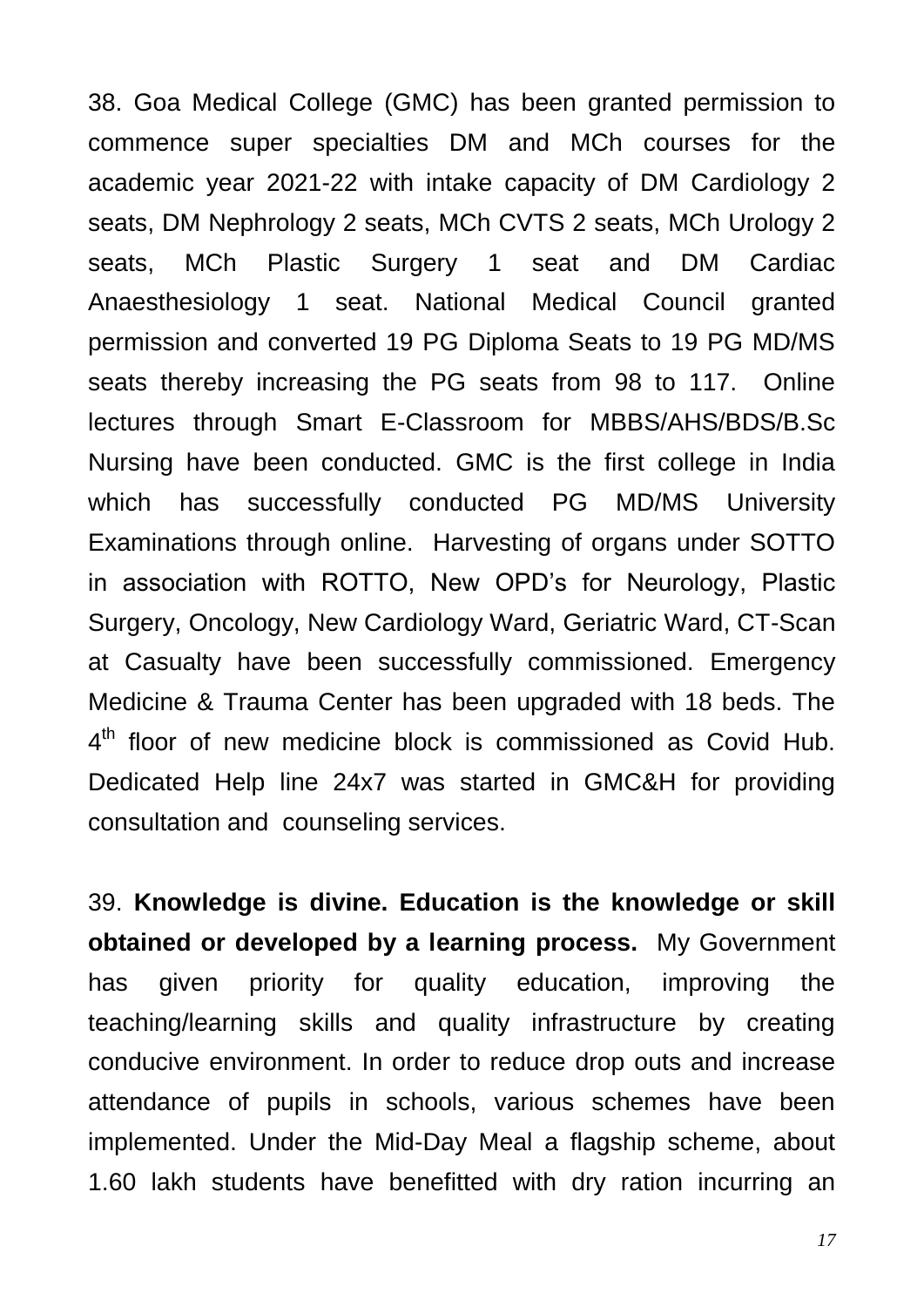amount of Rs. 24.66 crore. Under Sarva Shikha Abhiyan, about 1.40 lakh students were provided sets of text books in all subjects free of cost incurring an expenditure of Rs. 4.52 crore and uniforms were also provided to 17,314 students which included all girls (I-VIII) and SC/ST boys of Government schools incurring expenditure of Rs. 1.04 crore.

**40. "िमसो मा ज्योतिर्मग य" ,.** Around 1,000 teachers were given training through both online and offline mode on creation of Digital Infrastructure for School Education concert by SCERT. My Government has introduced "Coding and Robotics Education in Schools" Scheme with a mission to develop computational and designing thinking skills along with programming and trained 485 teachers benefiting about 65,000 students in class VI, VII, VIII. National Skill Qualification Framework is operational in 114 Government/Aided High Schools and Higher Secondary Schools with an enrollment of about 8,500 students. For the first time, Goa Teachers Eligibility Test was conducted by SCERT to determine eligibility of candidates to search Primary /Upper Primary School teachers.

#### 41.**"Education breeds confidence. Confidence breeds hope. Hope breeds Peace"-**Confucius**.**

My Government has taken various initiatives towards achieving Educational Excellence through Holistic and Conductive Knowledge Ecology. DISHTAVO-Digital Integrated System of Holistic Teaching and Virtual Orientation, an initiative that provides e-content based on prescribed syllabus for all courses of degree colleges in Arts,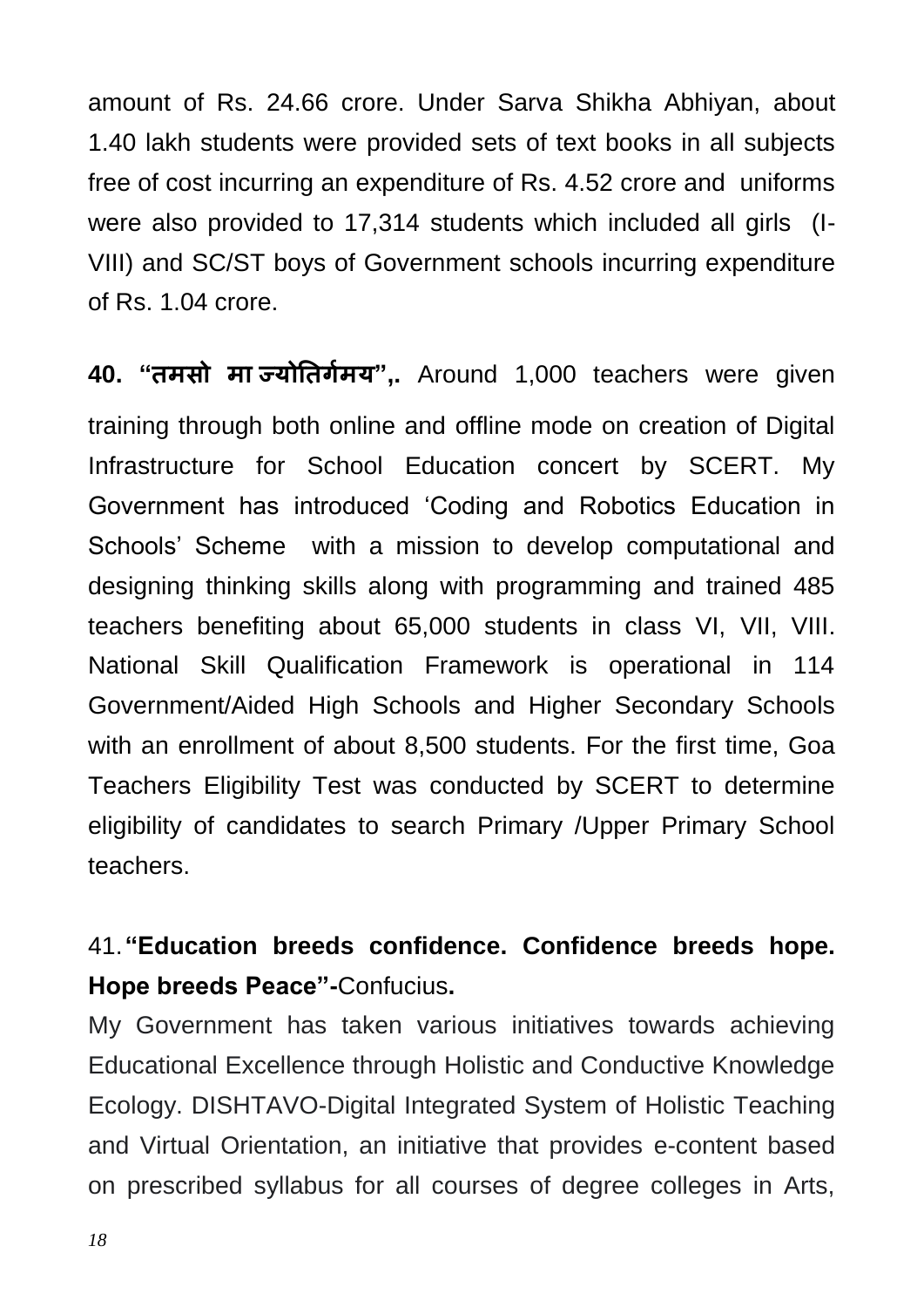Science, Commerce, Law, Education, Agriculture, Music and Theatre. The students can access the content 24x7 from anywhere and get help in the form of videos, transcripts, notes, glossary, assessment questions etc**.** The project has already successfully recorded around 17,000 videos with contributions from around 1,800 faculty.

42. **Training for MS 365 Platform** was provided free of cost to seven Government Colleges which included 500 faculty and 7000 students licenses. This tool helps in setting up virtual classroom and remote learning through cloud services. To promote use of latest technology by teaching faculty, my Government has established Teaching, Learning and Education Technology Cells in all Government Colleges. A vacation camp was organized at 6 centres across Goa for school children aged 8-14 years and provided essential skills including computational thinking, coding and communication skills.

#### **"The aim of education is the knowledge, not of facts, but of values." –**

William S. Burroughs

43. **Under "Outcome based Education",** newly inducted faculties in Government Colleges are trained on using Bloom"s Level in their daily classroom with various other pedagogics. My Government is actively promoting the pursuit of Post Graduate and Doctoral studies of meritorious students for undertaking studies in excellence proven institutions in India or abroad and has extended the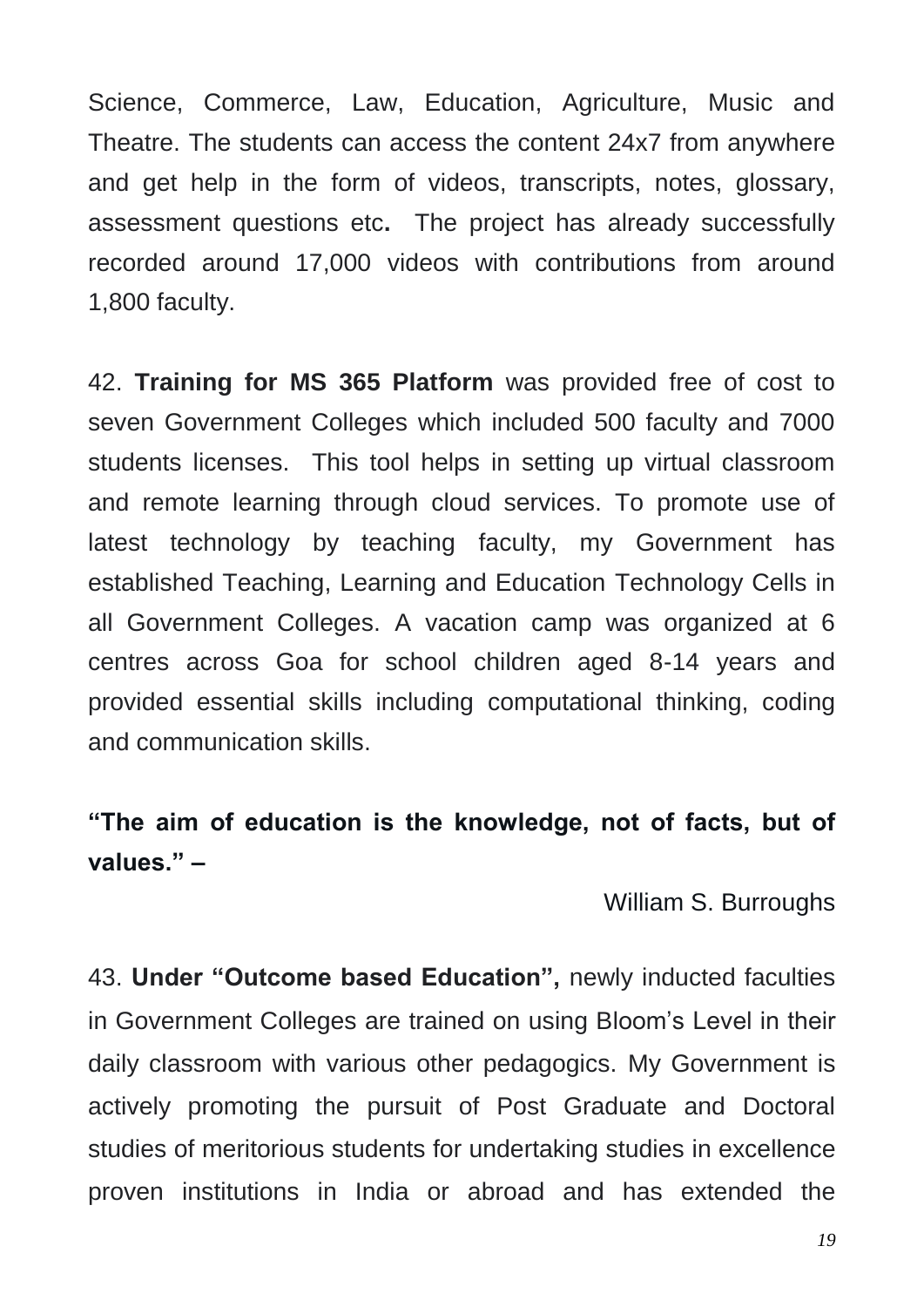Scholarship amounting to Rs. 8 lakh for studies in India and US\$25,000 for studies abroad. Financial support was extended to 30 students selected for **Manohar Parrikar Goa Scholar Scheme**. Goa Private Universities Act, 2020 has been enacted. My Government has accorded at most priority to Scientific Research and Development. I am happy to say that the Goa's ratio of research expenditure to that of GSDP is 0.7% which is second highest in the Country. More stress will laid in this field.

44. My Government is keen in providing quality education to the students pursuing technical courses. Despite the raging COVID Pandemic, all educational activities including admissions, teaching learning process, examinations have been conducted smoothly in all technical institutions by utilizing hybrid mode (online/offline) for delivery of services, ensuring no loss to any student for pursuing their career goals. Diamond Jubilee- Government Investment for Technical- (DJ-GIFT) is launched to encourage, motivate and incentivize students to join the Technical Degree and Diploma courses, benefitting over 10,000 students & their families.

**"Sports do not build the characters but they reveal it"** –John Wooden.

45. Goans are passionate sports and music lovers. Their favorite games are football and swimming. Under **One State-One Sport Scheme,** Government of India has entrusted Swimming to the State for promotion and progress of this sport by providing National level Coaches.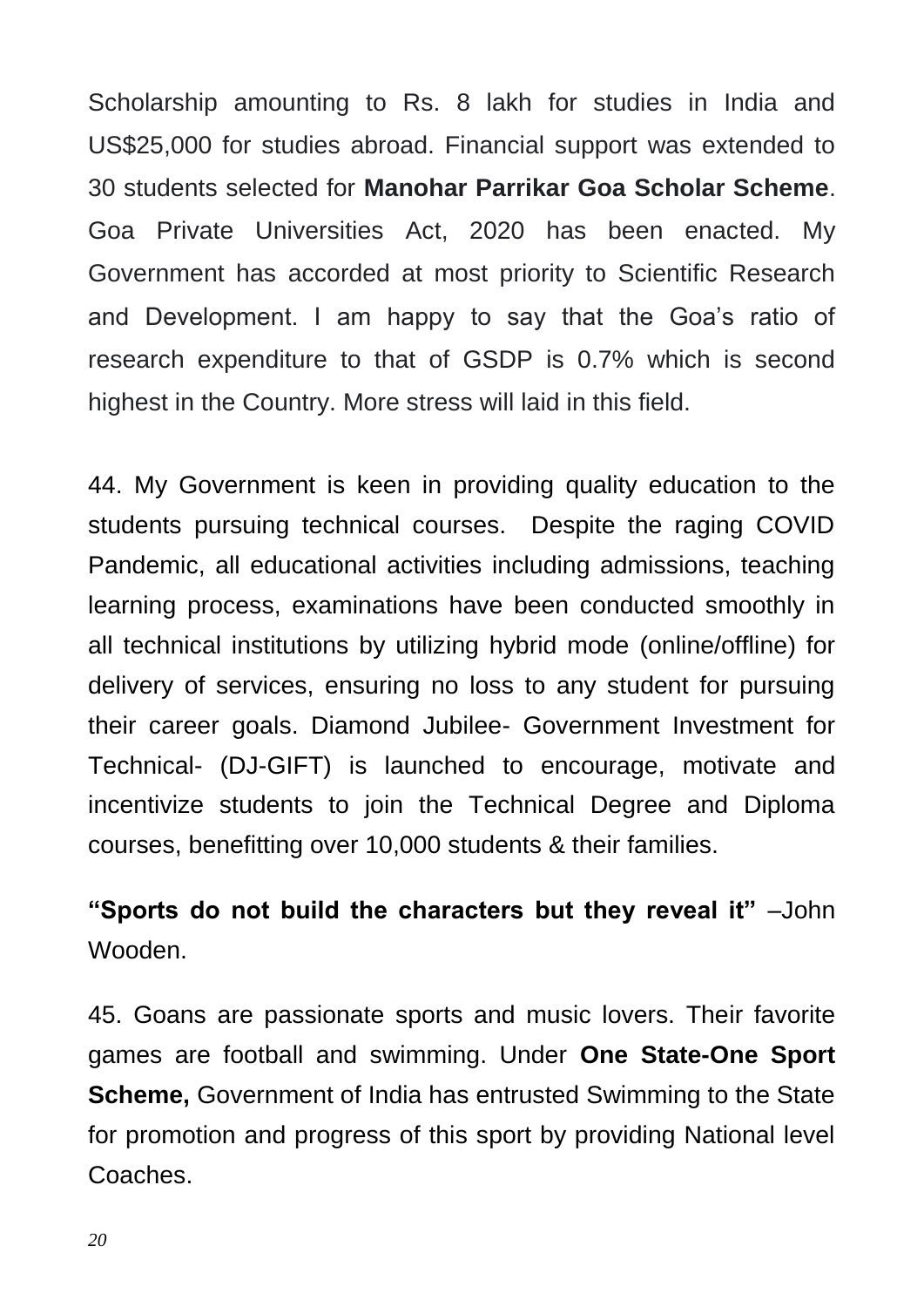#### "**A positive mindset brings positive things**"- Philipp Reiter.

46. My Government"s priority is to develop state-of-the-art sports infrastructure in the State to the talent budding children. Under the Government of India **"Khelo India State Centre of Excellence"**  Scheme, Campal Sports Complex has been approved, where budding Medal prospects for the Olympics 2024, 2028 and 2032 are being selected in the age group of  $10 - 18$  years for providing advanced training in the games of Table tennis, Badminton & Swimming. Peddem Sports Complex and Fatorda Sports Complex have been proposed as Khelo India District Centres of Excellence in Hockey and Football respectively. 30,900 NSS Volunteers from Higher Secondary Schools and Colleges participated in various fitness programmes. The Indian Red Cross Society (Goa Branch) has donated 100 bed sheets, 17 Oxygen Concentrators, 215 Oxygen Cylinders, 312 units of Blood, 06 Sanitizer stands, 100 Stools, 100 Fowler Beds, 05 Ventilators to GMC Bambolim.

**47. "योर्ऺेमं िहाम्यहम" ्** My Government has taken care of all weaker sections of the society by extending various welfare schemes and taking them to their doorsteps of the **अत्ं योदय**. During the "Sarkar Tumchya Dari camps", about 1,107 UDID cards have been generated and distributed. Under Assistance to Disabled Person scheme, Aids & Appliances have been distributed to 2,175 eligible beneficiaries amounting to Rs. 1.72 crore sponsored by the Central Government. Transgender sensitization programs were initiated to create awareness about the issues related to them.

*21*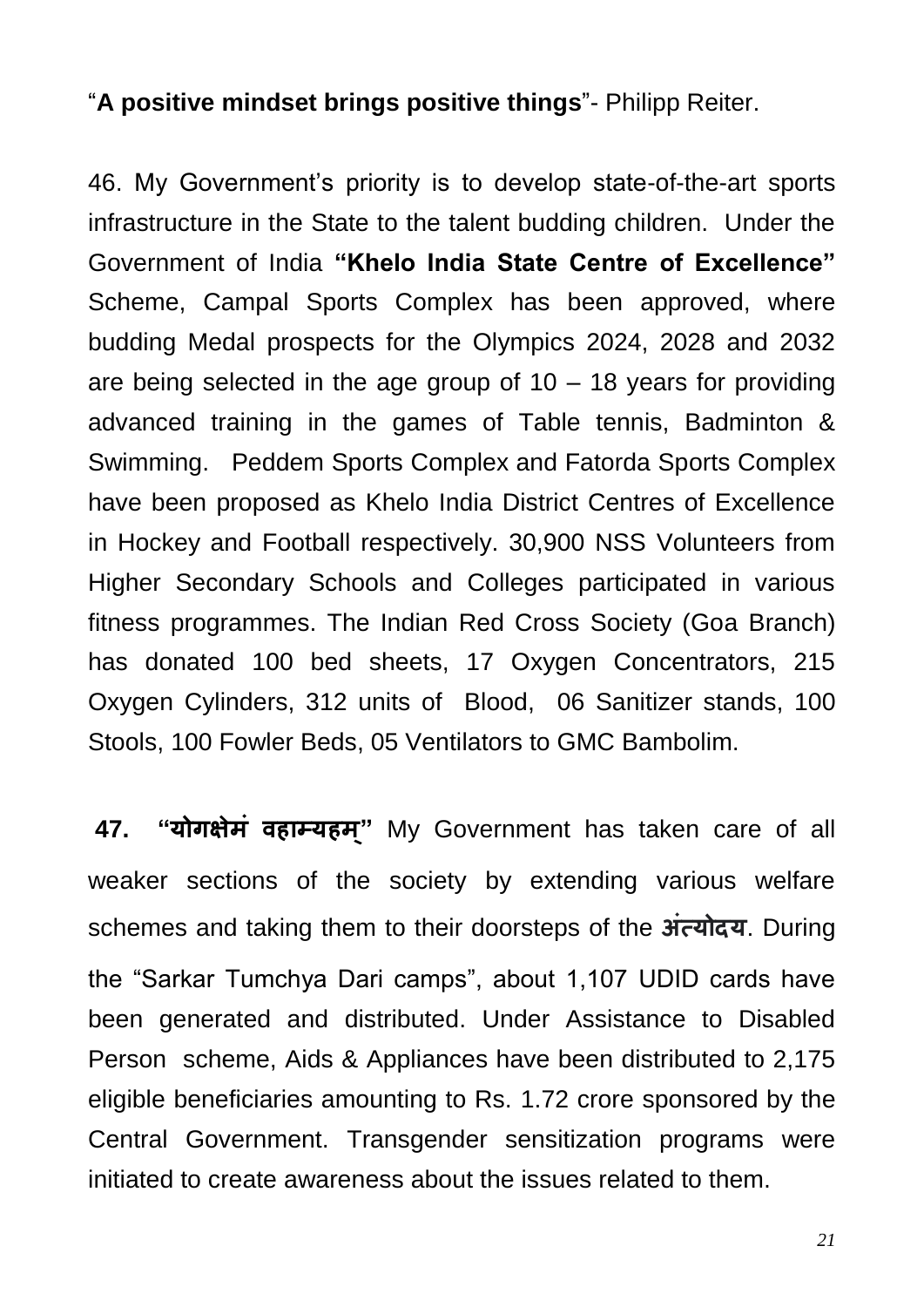48. Under the scheme Covid-19 relief to Marginalized/Un-organized sector, financial Assistance of Rs. 2.65 lakh was released to 53 beneficiaries whose income was affected due to Covid-19 Pandemic. My Government has provided one time ex-gratia to 239 eligible beneficiaries amounting to Rs. 4.78 crore at the rate of Rs. 2.00 lakh to the deceased victim due to Covid-19 infection. Under Dayanand Social Security Scheme, an amount of Rs. 247.81 crore was disbursed to 1.43 lakh beneficiaries for the financial year 2021- 22 till December 2021. Under the Scholarship Scheme to Schedule Caste/Other Backward Class/Minority/ Economically Backward Classes/Welfare of Handicapped, an expenditure of Rs. 99.79 lakh was incurred benefitting 1,484 students studying pre-matriculation and post-secondary stage to complete their education.

**49. "Transparency is key to Good Governance"**. As a step towards Digital India, Directorate of Tribal Welfare has on boarded the Pre-Matric and Post-Matric scholarship for ST Students on National Scholarship Portal (NSP) in order to directly disburse these scholarships to students through DBT mode. Foundation stone has been laid for construction of **Tribal Bhavan** at village Penha de Franca, Porvorim.

50. **"Ashram School"** a centrally sponsored Scheme has been set up in Goa at Moshi phond, Poinguinim, Canacona. Under **Pradhan Mantri Van Dhan Vikas Yojana**, an amount of Rs**.**10 lakh has been disbursed to "**Nav Nirman Van Dhan Kendra**", Cotigaon, Canacona for establishing enterprises through TRIFED. During the financial year 2021-22, under **Atal Asra Yojana** an amount of Rs.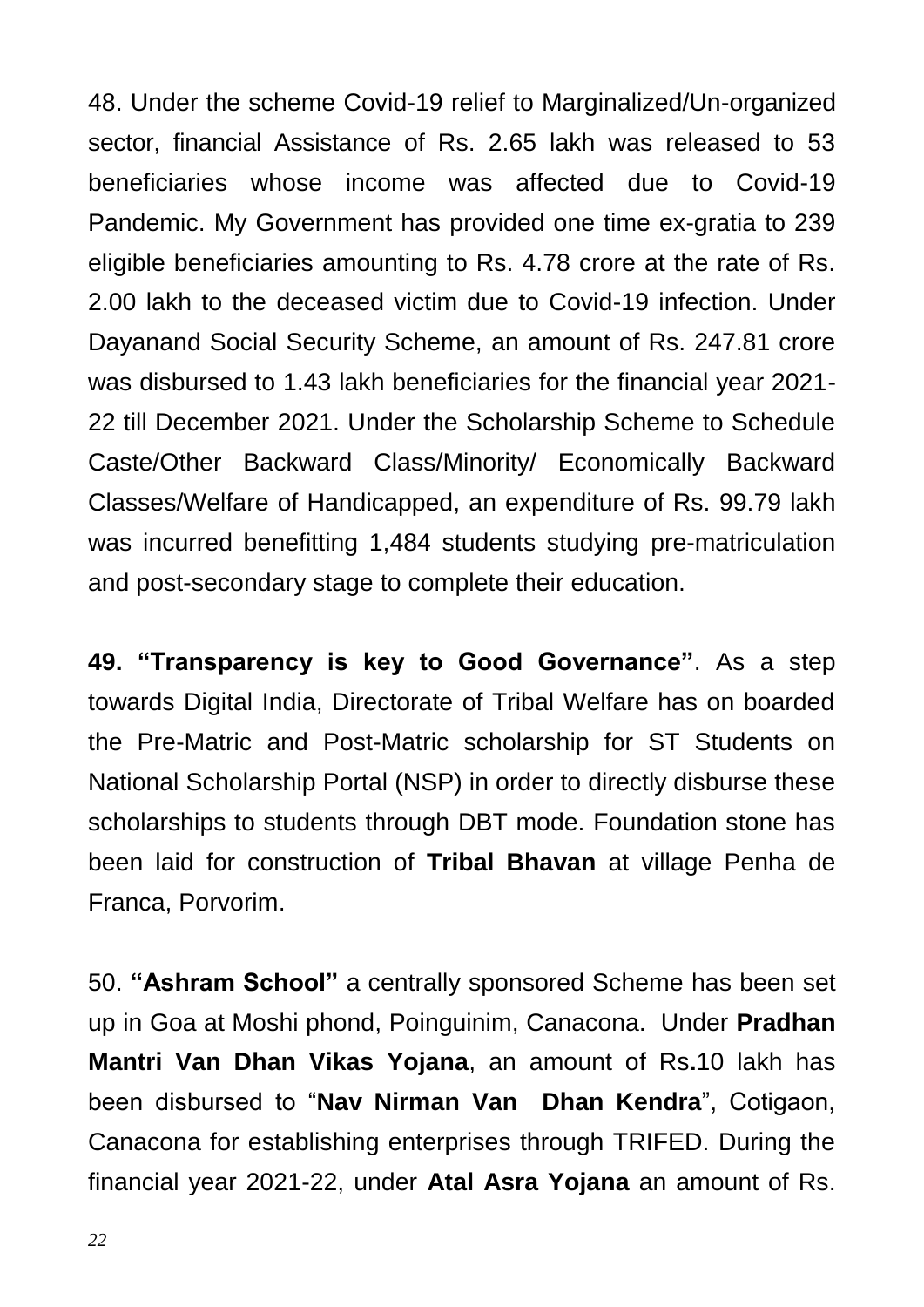10.98 crore has been sanctioned to 730 beneficiaries; under "**Matruta Yojana Scheme**" an amount of Rs. 3.00 crore has been sanctioned to 60 beneficiaries. Under **Forest Right Act**, 101 Titles for Forest land under occupation have been distributed during November and December 2021. **Rashtriya Poshan Maah** (National Nutrition Month) was observed and awareness created about nutrition to the pregnant women, adolescent child, school students of various schools and Scheduled Tribes Clusters Village Panchayat etc.

### *"I measure the progress of a community by the degree of progress which women have achieved."-Dr. B.R. Ambedkar*

"**यत्र नायस्ग िु ऩ ू ज्यन्िेरमन्िेित्र देििाः**"**।**

#### **Naari Sashaktikaran**

**Women are equal to men, still not got their due respect**.

51. My Government aims to give much needed impetus to the holistic development, safeguard and upliftment of women and children. As on February 2022, under the Pradhan Mantri Matru Vandana Yojana, 3335 beneficiaries have availed the benefits incurring an expenditure of Rs. 60.21 lakhs. **Boy or Girl one and the same**. In order to encourage Girl Child, about 1138 beneficiaries have received benefit amounting to Rs. 1.14 crore during the financial year 2021-22 (upto January 2022), under Financial Incentives to Mothers (MAMATA-scheme) who delivered a Girl Child. In order to provide supplementary nutritional value intake of children, pregnant women and nursing mothers, an amount of Rs. 22.29 crore have been spent under Supplement Nutrition Programme through Anganwadies, benefitting 12,103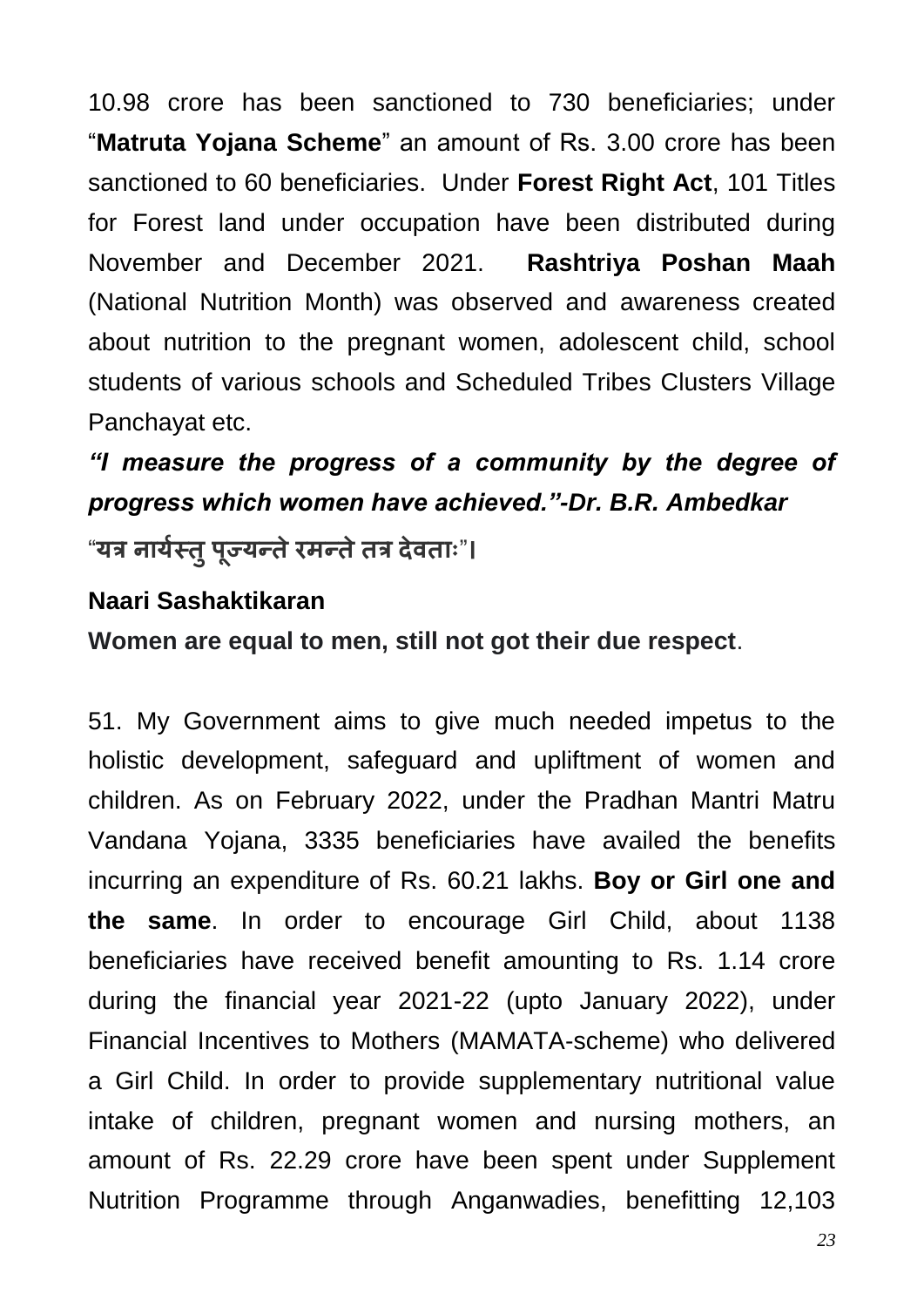pregnant and lactating women; 36,207 children in the age group of 6 months to 3 years and 25,659 children in age group of 3-6 years during the financial year 2021-22 (upto January 2022). Under Child Protection Services, 56 institutions have registered in the State and 810 children have been taken care. In order to reduce the price inflation on home makers and sustain same standard of living, my Government has extended Griha Aadhar Scheme to 1.21 lakh eligible beneficiaries incurring an expenditure of Rs. 227.38 crore for the financial year 2021-22 (upto January 2022). Poshan Abhiyan, a flagship programme, 14,395 Community Based Events (CBE) were conducted during the financial year 2021-22 aiming to improve nutritional outcomes of children, adolescent girls, pregnant women and lactating mothers.

52. **Women Empowerment:** My Government with a aim towards erasing the general perception that the birth of a girl in the family is the burden on her parents/guardian during her marriage, "Laadli Laxmi" scheme has been implemented and Rs. 50.00 crore has been disbursed to 5000 eligible beneficiaries during the financial year 2021-22 (upto December, 2021) and since its inception, 72,943 eligible girls have availed the benefits.

53. Goa State Infrastructure Development Corporation (GSIDC) is a special purpose vehicle to construct major infrastructure projects in a time bound manner**.** During the year 2021-22, GSIDC has completed infrastructure for 4 Liquid Medical Oxygen (LMO) tanks and seven Pressure Swing Absorption plants of 1000 Litres Per Minute in record time during the Covid-19 pandemic. In addition, a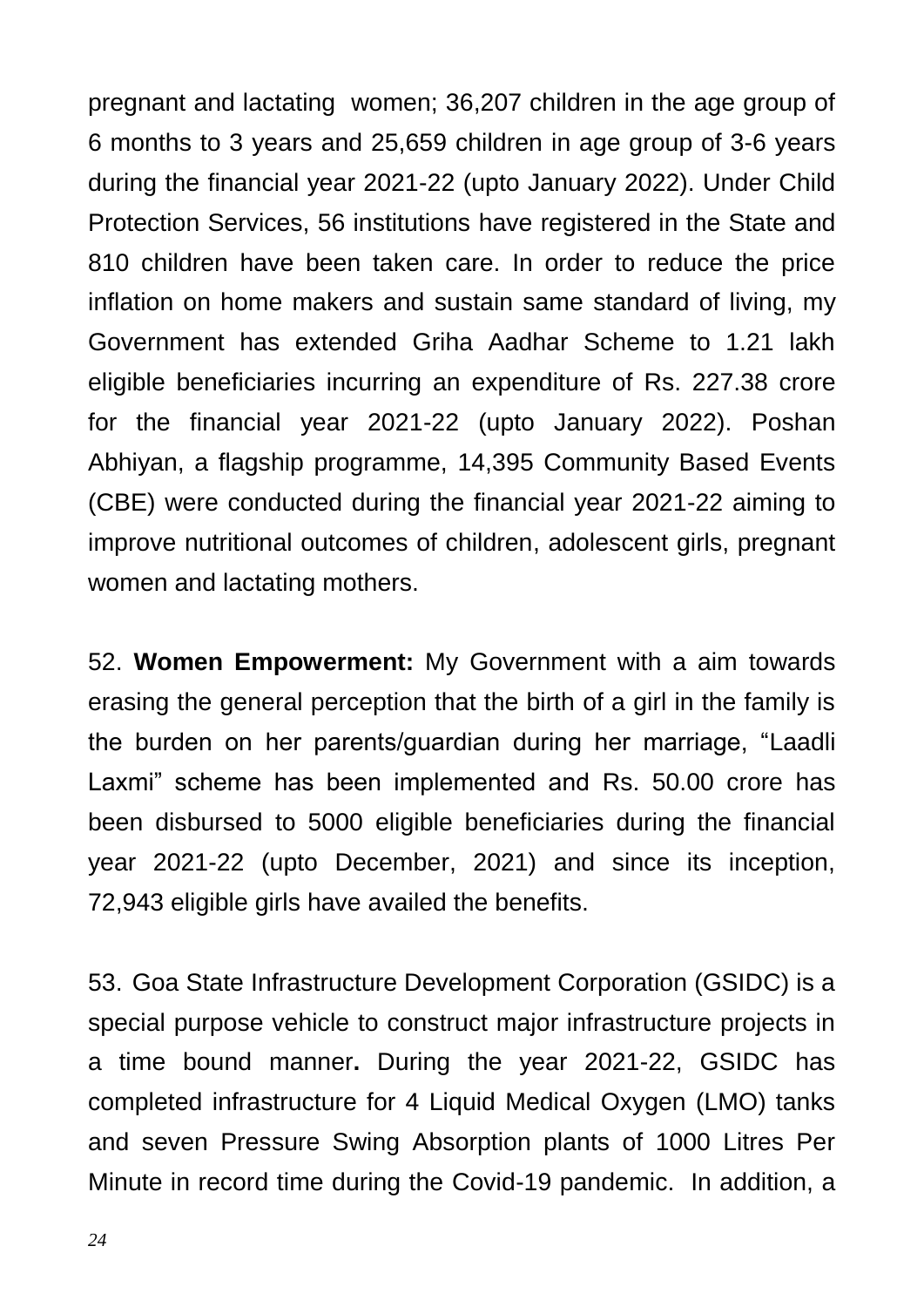6000 Litres LMO tank has been procured, installed and commissioned at North Goa District Hospital and also completed the works of providing and upgrading the Medical Gas Pipeline System in various hospitals. The High Court Complex at Penha de Franca, Porvorim, 500 Bedded District Hospital at Margao, Construction of Bridge across Rua de Ourem Creek, Bus Stand at Sankhali, Development/ infrastructure of Shree Mahalasa Devi Temple at Verna Phase-I, repairs and up-gradation & maintenance/reconstruction of 52 schools were completed costing more than Rs. 500 crore. Under Deendayal Panchayat Raj Infrastructure (Golden Jubilee), Work of Panchayat building/Community halls/Multipurpose Halls / Market complexes for 20 Panchayats have been completed this year.

54. My Government has completed 28 various infrastructure works in the various parts of Goa like Re-construction of Bridges, Strengthening of State Highways, Resurfacing of roads, improvements and widening of roads, up gradation and resurfacing of MDR, hotmixing the roads, construction of gutters, Augmentation of Salaulim Water Supply Scheme etc., costing an amount of Rs. 9243.41 lakh.

55.Tillari Irrigation Project, an inter-state project conceived in the year 1987 is one of the 99 prioritized Pragati projects, being regularly monitored by PMO for its speedy implementation and is expected to be completed by May" 2022. Upon its completion, 14,521 Ha. land will be brought under irrigation benefiting 1.50 lakh farmers in Pernem, Bardez and Bicholim talukas and is expected to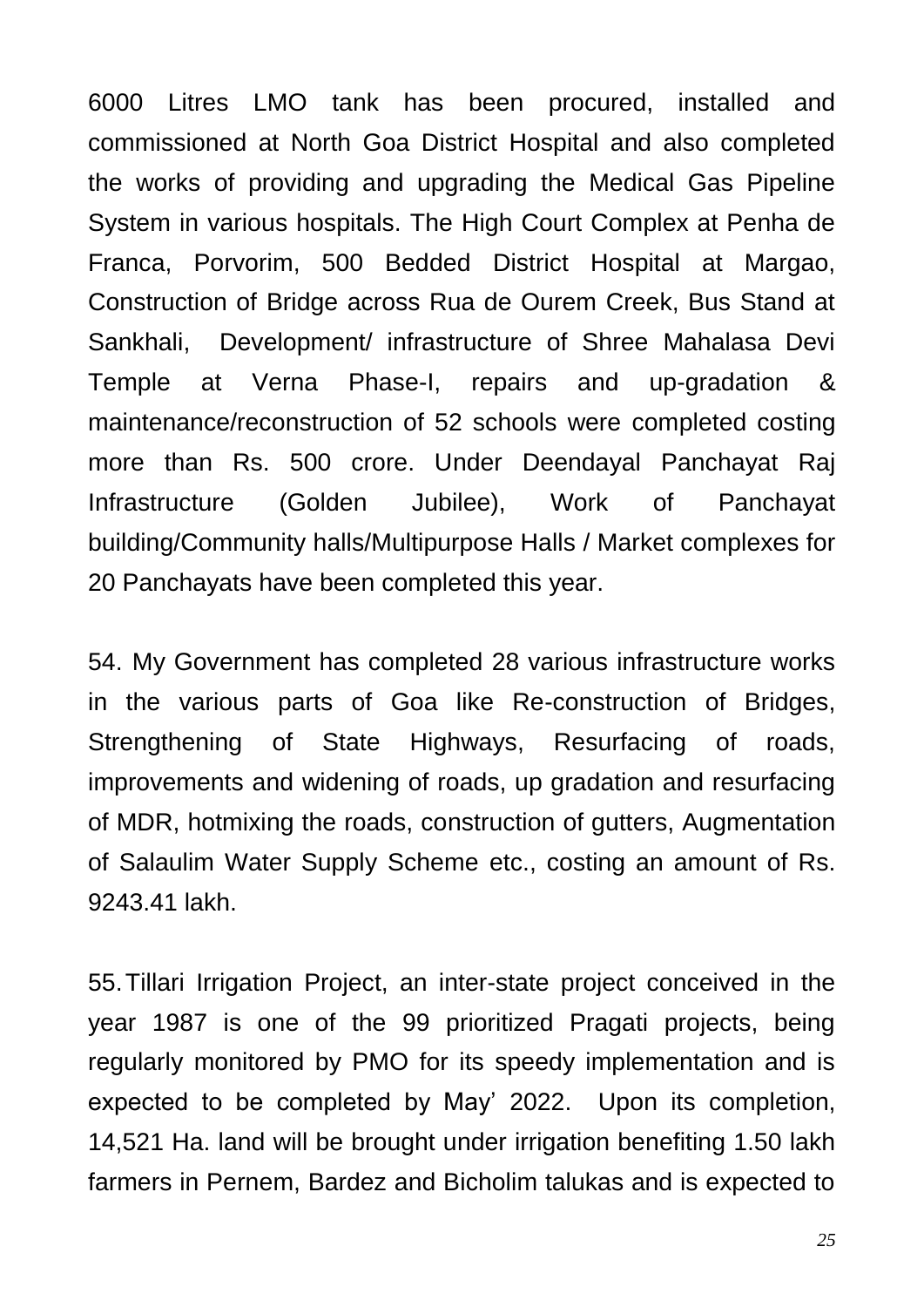enhance the agriculture production in the State, create employment in the farming sector generating direct and indirect income.

56. The State witnessed a disastrous flood in the month of July 2021 in most of the rivers causing huge destruction and losses to the properties. The demarcation of flood area of the river basins have been completed for the purpose to evolve flood control measures to the areas badly affected on Mhadei river, Chapora river, Mapusa river and Khandepar river.

57. Under Raw Water Supply Project, a barrage and 130 MLD raw water pumping station at Ganjem on Mhadei river at a cost of Rs.110 crore has been commissioned in a record time of 2 years. The said structure has impounded 65 lakh cubic meter of raw water to secure the water requirement of Tiswadi and Ponda Talukas. Similarly, for the North Goa District, three raw water supply plants have been implemented at Guirim, Dhargal and Mopa with a cumulative capacity of 55 MLD are completed at a cost of Rs. 60 crore, which will ensure uninterrupted drinking water supply to Porvorim, Pernem taluka, Mopa Airport and its surrounding areas.

58. A unique initiative to use abandoned mining pits which have enormous storage of water, has been implemented for the purpose of community farming, drinking and groundwater recharge all over the State at a cost of Rs. 25 crore. Under National Hydrology Project, river gauging, establishment of all weather stations at various locations have been carried out in the State. A State water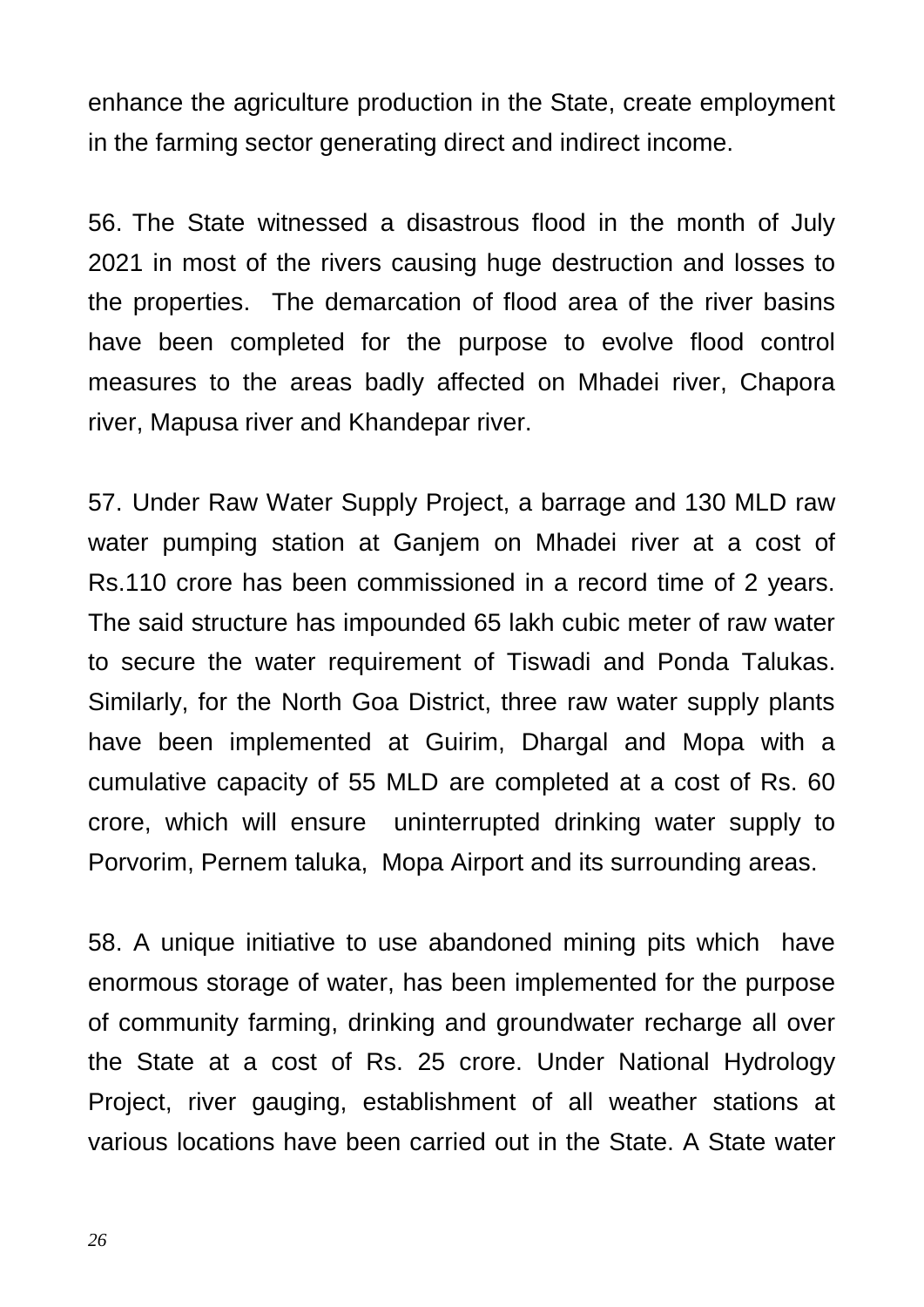quality laboratory is also installed at Sinchai Bhavan-Porvorim, to monitor the quality of water in the State.

59.My Government is dedicated to providing uninterrupted quality power supply to domestic, commercial and industrial consumers. In order to alleviate the sufferings of the people of the State on account of Covid-19 Pandemic, the Government took a considerate view by deferring the implementation of the Tariff approved by the Joint Electricity Regulatory Commission for the year 2021-22. The revenue loss was absorbed by the Government.

60. An ultra-modern GIS sub-station 33/11KV, 2 x 20MVA capacity at Navelim; the "State of the Art" sub-stations of capacity 33/11KV, 2 x 10 MVA capacity at Karaswada in Mapusa and 33/11 KV, 2 x 6.3 MVA capacity at Sal in Bicholim; a new 33/11 KV, 10 MVA compact sub-station at Anjuna have been commissioned to further enhance power supply availability in those areas. 33KV S/C cable from 220/110/33/11 KV Tivim sub-station to 33/11 KV Nachinola sub-station along with associated equipments has been commissioned thereby increasing the power supply to the village of Nichinola. 33KV C/C underground cable from Amona 220/33KV sub-station to Marcel has been completed. The Real Time Data Acquisition System has been completed, which will enable to measure the reliability indices accurately and to take corrective measures thereon. Work of conversion of HT/LT Overhead Line to Covered Conductor taken up in Veling, Priol and Cuncolim in Priol constituency has been completed. Underground cabling works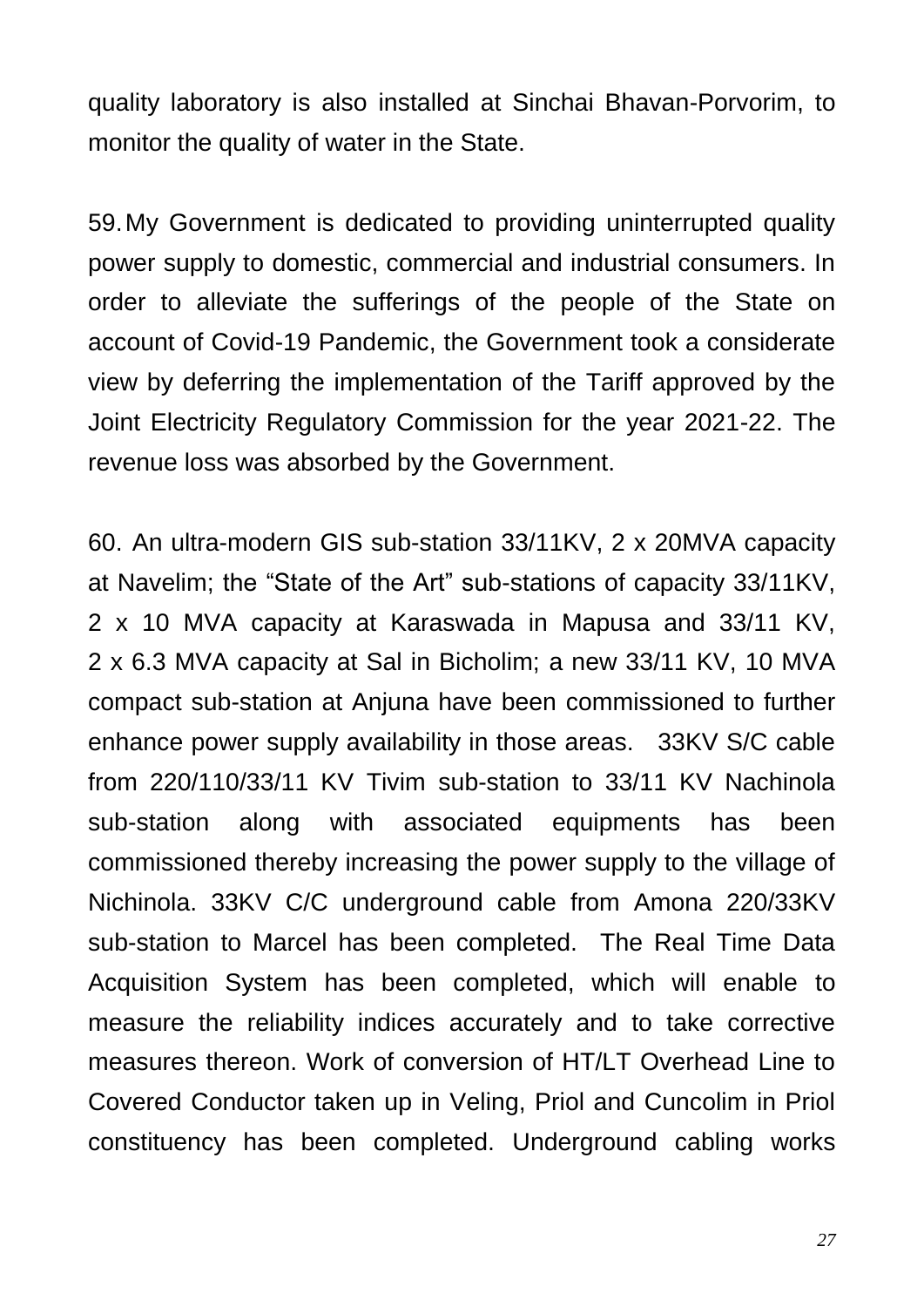undertaken at Old Goa, Mollar, Dhulapi, Cumbarjua feeder, Margao/Fatorda, Porvorim and Curchorem have been completed.

61. My Government is promoting non-conventional energy generation to make **Goa as "Green Goa"** for which Goa Solar Policy is formulated and implemented.

62. My Government aims to promote environment related projects for conservation and upgradation of environment, abatement of pollution in the State through various schemes. All seven wetlands in the State of Goa have been identified and notified as per Wetland (Conservation and Management) Rules 2017. Goa State Biodiversity Board has started Project GoVan which aims towards conservation of biodiversity through livelihood Interventions in the State.

63. The construction work of MOPA Airport is expected to be completed and commissioned by August 2022. The construction of Aviation Skill Development Centre (ASDC) at the Mopa Airport site has been completed and the same has been inaugurated by the Hon'ble Prime Minister of India on 19<sup>th</sup> December, 2021. ASDC has become operational and about 1500 unemployed youth are expected to be trained prior to commissioning of the Airport. Under Airport Re-plantation programme, the Goa State Biodiversity Board (GSBB) has planted 4.6 lakh saplings.

64. The priority of my Government is to provide quality transport system to the public. My Government has been awarded the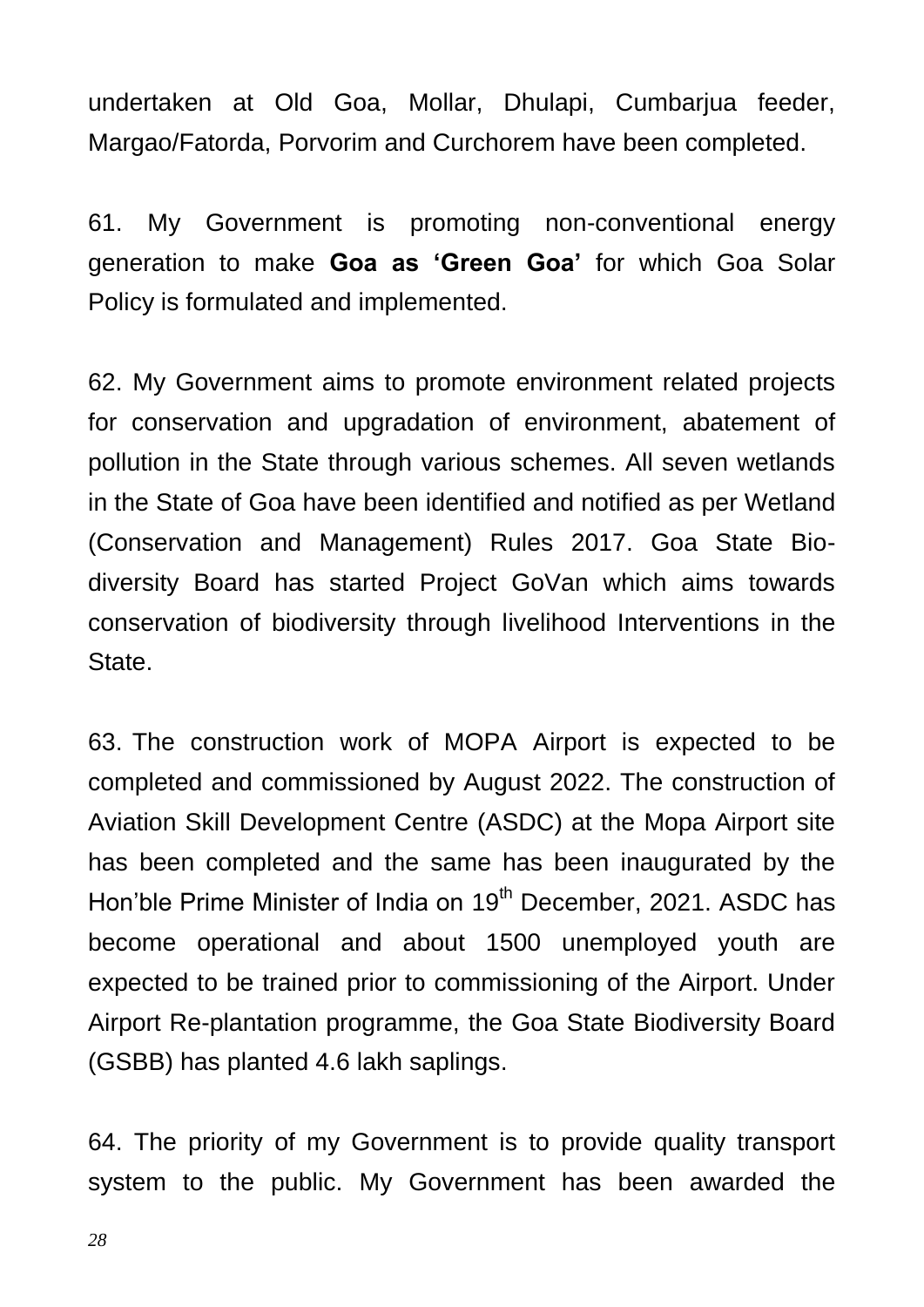SKOCH Award (Silver) for the "online issuance of permits" for the year 2020-21. Revenue collection of the Transport Department during the financial year till January 2022, is Rs. 226.51 crore. Under the scheme "Goa State Public Transport reimbursement of cost of "Digital Meters", 614 beneficiaries have been benefitted incurring an expenditure of Rs. 56.89 lakh. In order to reduce pollution and to make Green Goa, under FAME II, 35 AC Electric Buses (12 mts) are received and are put operational on intra & inter-state routes. My Government has extended transport concessions to various sections of needy people. As a part of Digital India, Automated Fare Collection System has been implemented for cashless ticketing in Kadamba Transport buses. Under "The Goa State Interim Compensation to Road Accident Victims, 2020" an amount of Rs. 66 lakh have been disbursed to 33 beneficiaries during the current financial year (Upto February 2022). 476 Kadamba Transport Corporation buses are fitted with vehicle location tracking device along with panic button and are already on boarded on VLTD portal of NIC and 8,898 taxis are fitted with Digital Fare Meter.

65. My Government is keen about land use decision making and to ensure orderly and planned development in the State. As a part of Ease of Doing Business, empanelment of Notary Architects and Notary Engineers have been notified to issue third party certification for grant of permission of lower risks.

**66. "अतिथि देवो भव**". Tourism is one of the backbone of the State economy. More than 20% of the population depends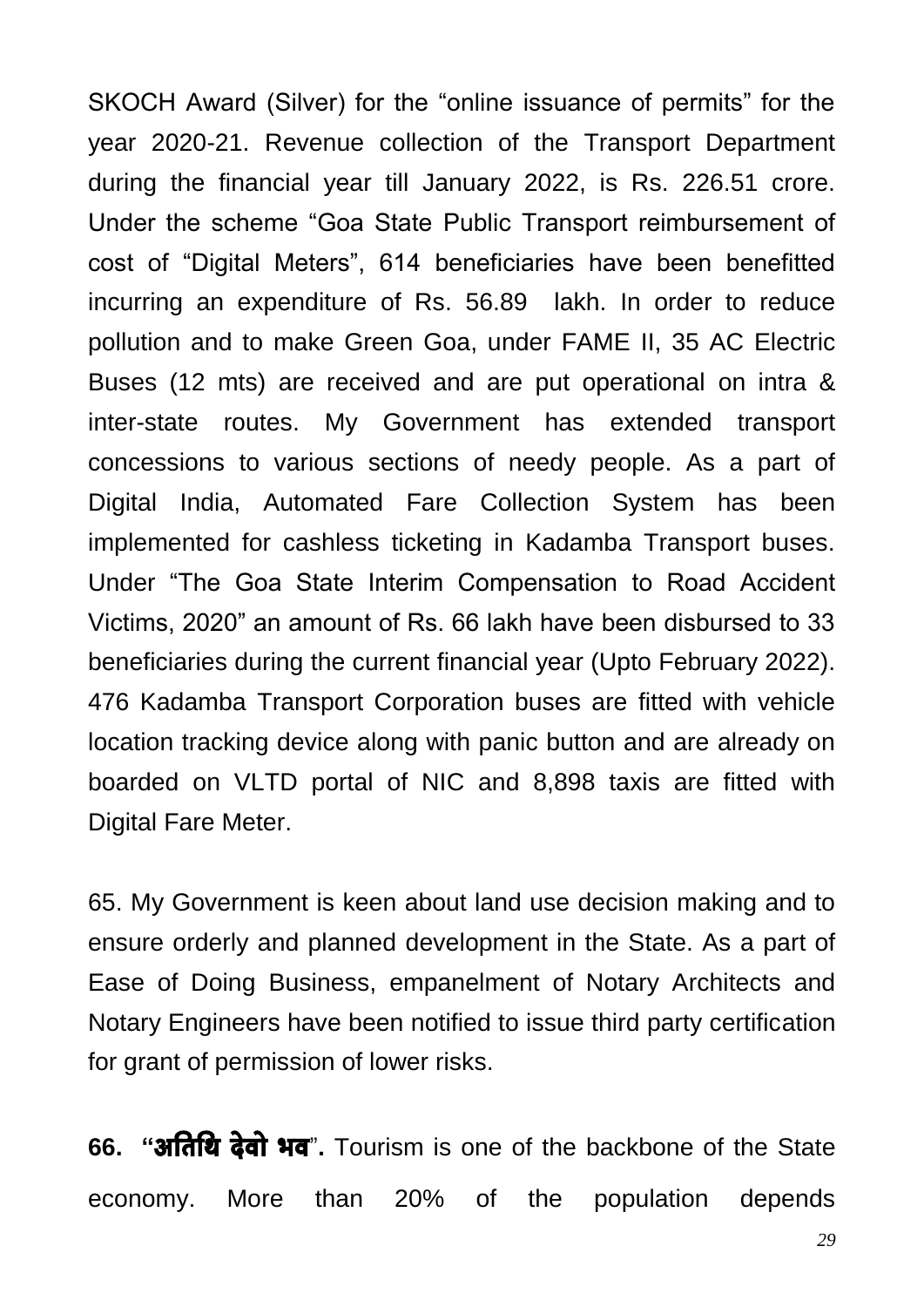directly/indirectly on the tourism and allied activities. **G**od"s **O**wn **A**bode-Goa is worldwide known as the best and safest tourist destination for its clean beaches, ancient temples, churches, rich heritage, hospitality, rich diversified culture and its beauty. My Government has given top priority to the tourism sector in order to promote health tourism, hinterland tourism, medical tourism, adventure tourism, eco-tourism, heritage tourism, spiritual tourism and provide best quality infrastructure for the tourists visiting our State. The Tourism Shack Policy, was formulated to create employment/business opportunities to the locals to earn their livelihood by granting 50% concession in license fees to the shack allottees taking into account the financial losses incurred by them during the COVID-19 Pandemic. In order to sustain the tourism industry which has been adversely affected due to pandemic, my Government has introduced the "Tourism Trade Support Scheme". My Government is making efforts to promote and encourage more international chartered flights, "International Charter Support (waiver of landing fees) 2021" scheme has been notified by way of waiving landing fees up to Rs. 1.00 lakh. Fort Aguada jail complex has been renovated and inaugurated on the occasion of Goa's 60 years liberation day function on 19<sup>th</sup> December, 2021 at the hands of the Hon"ble Prime Minister Shri Narendra Modi ji which is a memorial of the unforgettable warrior's struggle to liberate Goa.

67. In order to preserve the old land records, my Government has digitized 1.55 lakh records of land registration books of Bicholim, Tiswadi and Bardez talukas and 3.7 lakh pages of Notorial records of Bardez taluka, 382 Government Gazettes and rare books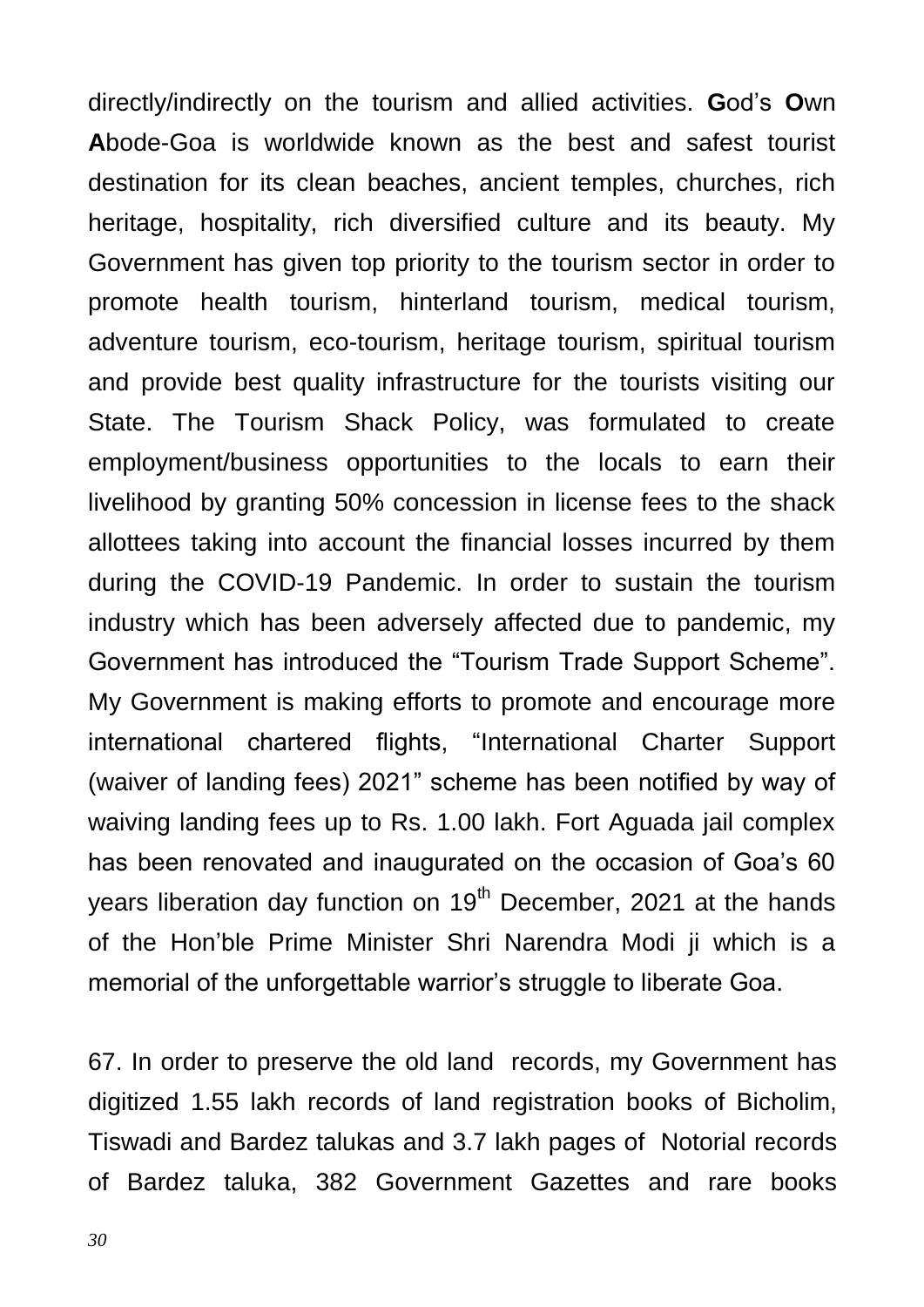comprising 2.21 lakh pages. 256 Modi Marathi documents have been translated into devanagiri Marathi. Restoration of Fort of Alora, Painting works at St. Xavier Chapel, Old Goa, Namazgarh, Tar Surla Mosque, Bicholim have been completed.

68. My Government has satisfactorily implemented the pay roll epagaar which envisages switching over to digital submission of bills by totally doing away with physical paper bills thereby achieving green initiatives.

69. I must congratulate the Civil Supplies and Consumer Affairs department for their commendable work in implementing Pradhan Mantri Garib Kalyan Anna Yojana Scheme in the State during Covid pandemic. Constituency wise "Anna Utsav" Programmes were organized to generate awareness about PM-GKAY scheme wherein identified NFSA beneficiaries were provided with 5 kgs of rice free of cost.

70. Goa is known for its natural beauty and attracts various film producers for their film shootings. The film shooting Act "The Goa (Regulation of Film Shooting) Act, 2021" has been notified with an aim to regulate all matters pertaining to film shooting for the issuance of film shooting permissions through online single window system.

71. Hon"ble Members, you are all aware that the State has suffered two cyclones i.e in May and July 2021 causing devastating loss of damage of houses, animals and crops. About 1,450 claims have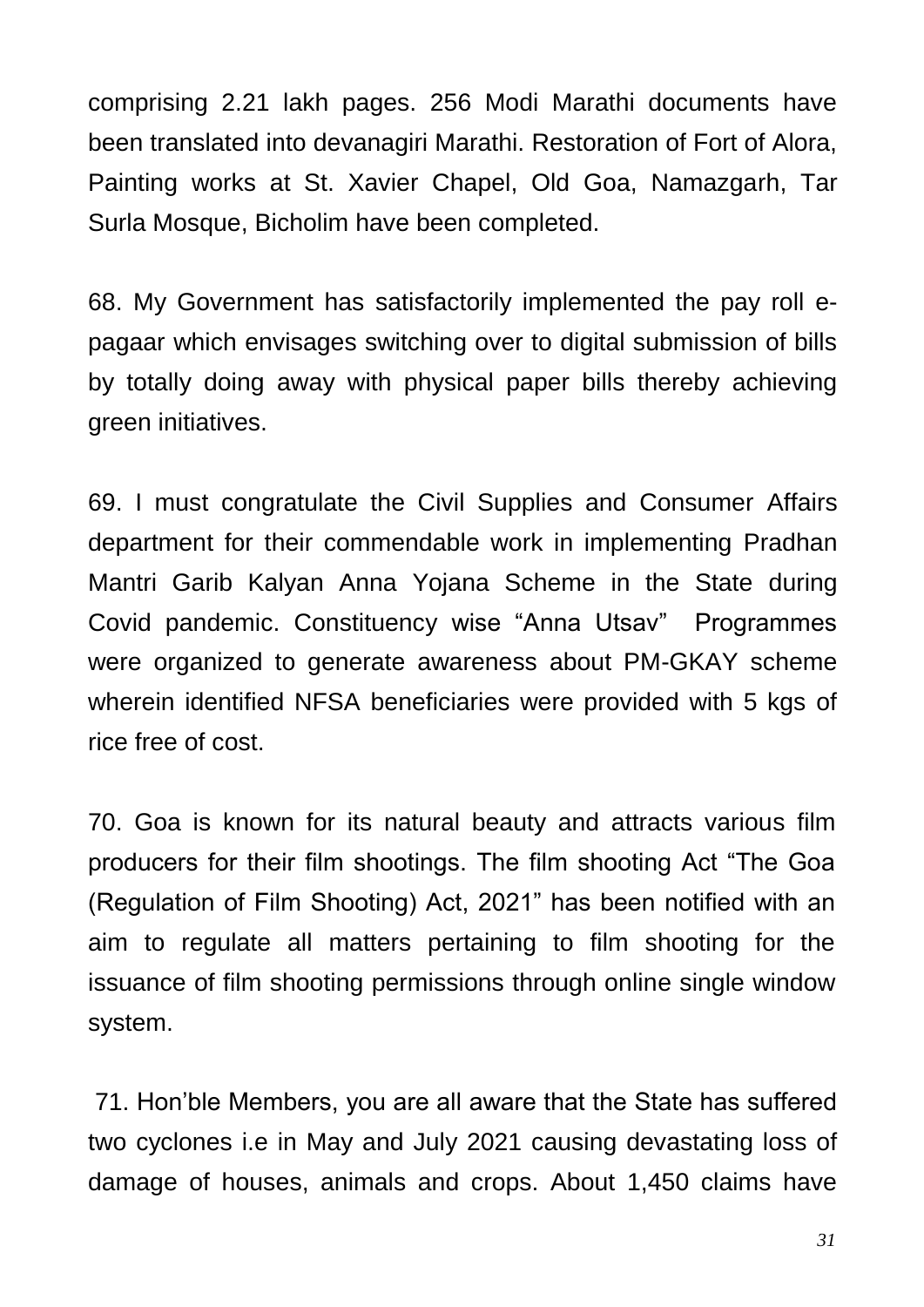been disposed and paid compensation for an amount of Rs. 3.80 crore. My Government provided ex-gratia assistance of Rs. 50,000/ to the next of kin of deceased due to Covid-19 and sanctioned 2,591 claims and disbursed an amount of Rs. 12.96 crore towards compensation. A special drive was carried out by South Goa District to Wanmare Tribe in Bethoda village Ponda Taluka and they were provided with dry ration and other amenities.

72.My Government in association with the Department of Political Science, Goa University has prepared E-learning contents for an online Electoral Literacy Course on Democracy and Electoral Management in India which will help all election officials and other stakeholders.

73. In order to guide legal matters to common people, a MoU was signed with V.M Salgaonkar Law College and Govind Ramnath Kare College of Law for setting up help desk with help of Law student interns in all offices of registration department. State has collected revenue of an amount of Rs. 168.16 crore during April to November 2021, which is 25% more than the revenue collected during 2020-21.

74. The Aadhaar Generation in the State is over 100% network with 102 permanent Aadhaar enrolment stations. More than 80 Aadhaar camps were organized during the year under various programs. The State ranks  $7<sup>th</sup>$  in implementation of Direct Benefit Transfer in cash and kind to the beneficiaries of 69 Centrally Sponsored and 93 State Sponsored Schemes using Information and Communication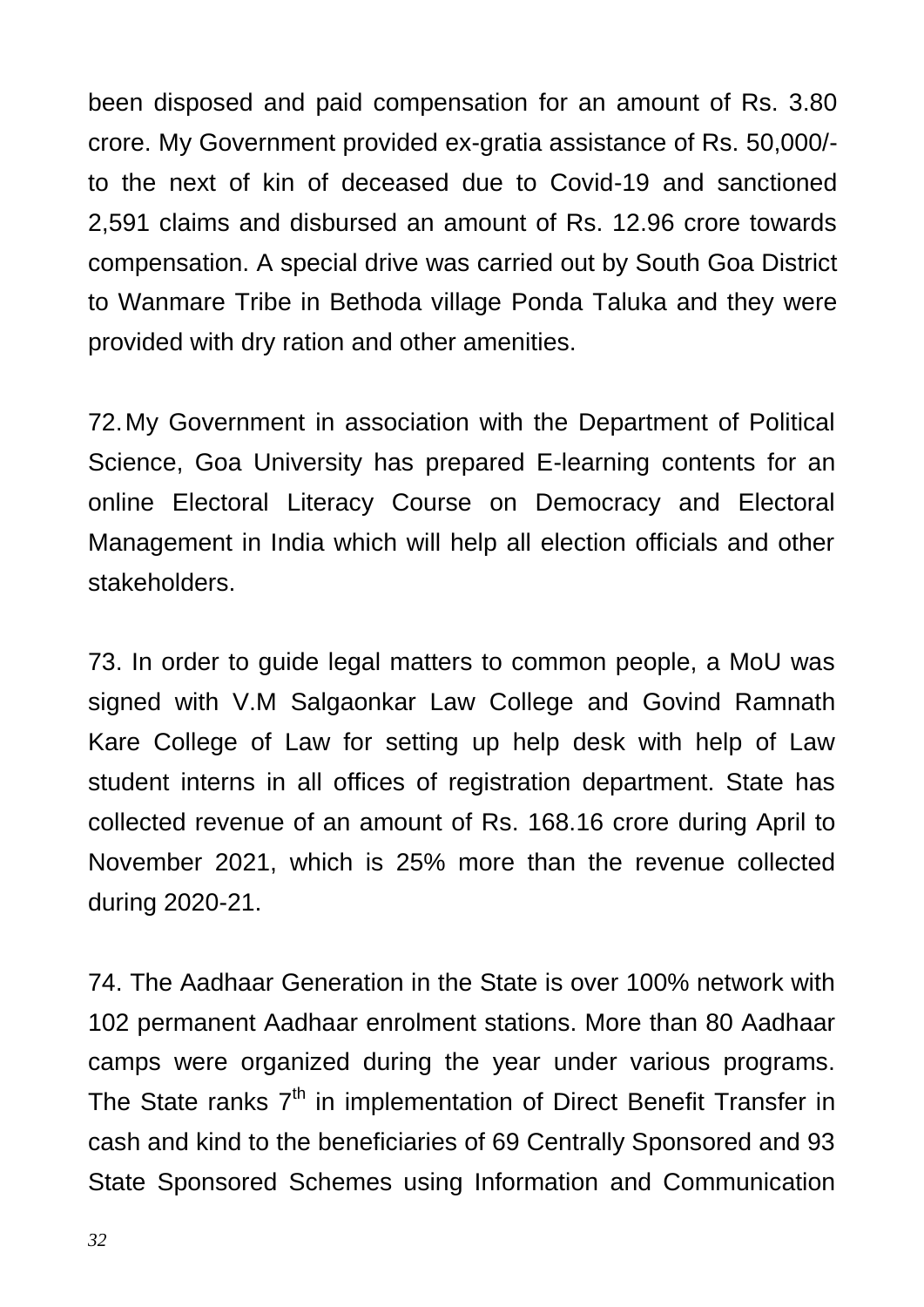Technology. To strengthen and develop effective, efficient and robust statistical system in the State, the Government has initiated a Post Graduate Diploma in Advanced Statistics Course through the Directorate of Higher Education affiliated to the Goa University for up-gradation of Statistical skill and capacity building. Chief Minister"s Fellowship Programme has been designed to motivate young professionals, strengthen their understanding of the public administration system and prepare them for greater leadership and professional roles in future. Under Atal Gram Development Authority Goa, strawberry cultivation has been promoted admeasuring an area of 3700 sq.mts at Netravali Village and for boosting agriculture sector, free distribution of vegetable, flower and fruit saplings to farmers have been carried out. 11.4 Ha of non cultivable land in Surla village, Bicholim has been brought under cultivation of local beans and paddy by providing free seed to the farmers.

75.The services provided by the Fire and Emergency services during the cyclones in May and Tauktae cyclone in July 2021 are laudable. My duty is to provide latest technology tools to the Firefighters. The Coastal Fire Station cum Multipurpose Cyclone Shelter at Porvorim in North Goa; multi-purpose cyclone shelter at Pilerne fire station under National Risk Mitigation project and Cuncolim Fire Station were inaugurated. Under Aapda Mitra/Aapda Sakhi (Community Volunteers in Disaster Response) 350 volunteers out of 400 have been enrolled in the State as per the Memorandum of Understanding (MoU) signed between the Government of Goa and the National Disaster Management